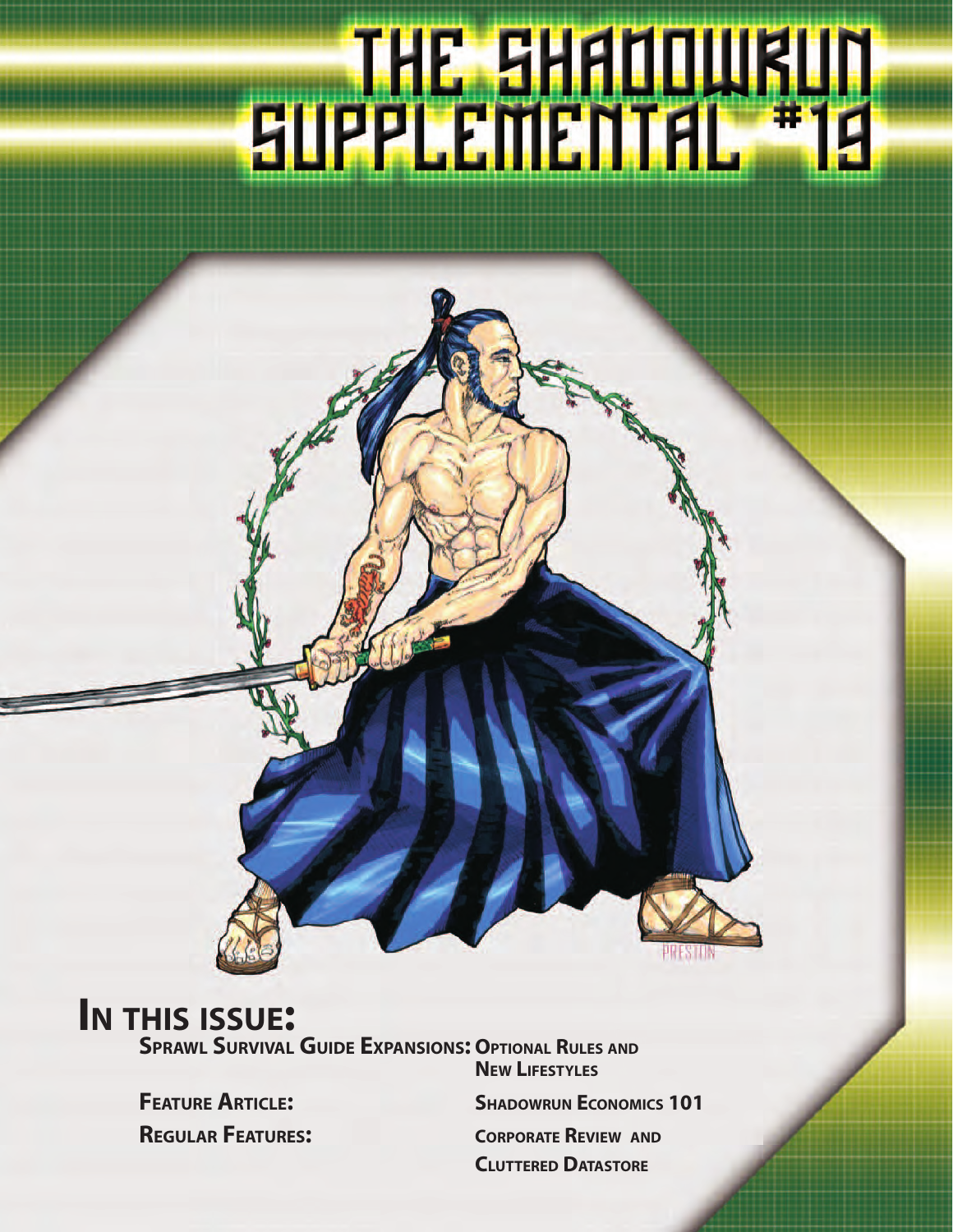## **TABLE OF CONTENTS**

## **THE SHADOWRUN SUPPLEMENTAL # 19**

| <b>THE SHADOWRUN SUPPLEMENTAL #19</b><br><b>STAFF AND THANKS</b>                                                                                                                       | $\overline{\mathbf{2}}$<br>$\overline{2}$ | <b>DISALLOWED EDGES AND FLAWS</b><br><b>NEW EDGES AND FLAWS</b><br><b>EDGES</b>                                                                                                                        | 13<br>13<br>13                               |
|----------------------------------------------------------------------------------------------------------------------------------------------------------------------------------------|-------------------------------------------|--------------------------------------------------------------------------------------------------------------------------------------------------------------------------------------------------------|----------------------------------------------|
| <b>FROM THE EDITOR</b>                                                                                                                                                                 | $\overline{\mathbf{3}}$                   | <b>FLAWS</b>                                                                                                                                                                                           | 13                                           |
| <b>LIVING ON THE EDGE -</b><br><b>ADDITIONAL LIFESTYLES</b><br><b>MECHANIC'S SHOP</b><br><b>PRAIRIE DOG COMMONS</b><br><b>THE RAT HOLE</b><br><b>LAS ANCE MOTEL</b><br><b>SUBURBIA</b> | 4<br>4<br>4<br>5<br>5<br>6                | <b>SHADOWRUN ECONOMICS 101</b><br><b>OWN PROPERTY</b><br><b>BUY NEW</b><br><b>BUY USED</b><br><b>STOCK PORTFOLIOS</b><br><b>ASK FOR EXPENSES</b><br><b>PAYMENT IN SCRIP</b><br><b>PAYMENT IN GOODS</b> | 14<br>14<br>14<br>14<br>14<br>14<br>14<br>14 |
| <b>THE DORM</b><br><b>BARRENS BIG SHOT</b><br><b>THE BACHELOR PAD</b><br><b>SAFEHOUSE VARIATIONS</b><br><b>REGULAR MAGICIAN SAFEHOUSE</b><br><b>HAUNTED MAGICIAN SAFEHOUSE</b>         | 6<br>6<br>$\overline{z}$<br>7<br>8<br>8   | <b>THE CORPORATE REVIEW:</b><br><b>OCEAN STAR HABITATION</b><br><b>PRIMARY BUSINESS</b><br><b>CORPORATE STRUCTURE</b><br><b>SECURITY</b><br><b>PLOT HOOKS</b>                                          | 15<br>15<br>15<br>16<br>16                   |
| <b>BARRENS STREET CLINIC</b><br>THE ANCIENT, FORBIDDEN,<br><b>CURSED, RUINED TEMPLE</b><br><b>NEW FLAW</b>                                                                             | 8<br>9<br>9                               | <b>THE CLUTTERED DATASTORE</b><br><b>SAEDER-KRUPP DEVIL STALKER</b><br><b>DEVIL STALKER</b><br><b>DEMON HUNTER</b>                                                                                     | 17<br>17<br>17<br>17                         |
| <b>RURAL LIFESTYLES</b><br><b>GENERAL CATEGORY NOTES</b><br>AREA<br><b>SPACE</b><br><b>SECURITY</b><br><b>CRIME</b><br><b>CONTINUOUS UPKEEP</b>                                        | 10<br>10<br>10<br>11<br>11<br>12<br>12    | <b>AZTECHNOLOGY BRIC SPIDER</b><br><b>BRIC SPIDER</b><br><b>HOMEOPATHIC MEDKIT</b><br>YAMATETSU P'SEC PAM<br><b>AZTECHNOLOGY SUB-ZERO</b><br><b>PERSONALITY-FIX CHIP</b>                               | 17<br>17<br>18<br>18<br>18                   |
| <b>DEFAULT EDGES AND FLAWS</b>                                                                                                                                                         | 12                                        |                                                                                                                                                                                                        |                                              |

#### **STAFF AND THANKS**

**EDITOR-IN-CHIEF** Adam Jury [ adamj@dumpshock.com ]

#### **ASSISTANT EDITOR**

Elissa Carey [ elissa@dumpshock.com ]

#### **LIFESAVER**

Pamela Zerbinos [ pam@dumpshock.com ]

#### **COVER ART**

2

Jeff Preston

#### **GRAPHIC DESIGN / LAYOUT**

Adam Jury [ adamj@dumpshock.com ]

#### **QUICK YET MAD PROPS**

Sue Sherman for helping me compile the lifestyles for *Living on the Edge*. Bruce Baugh and Geoff Skellams for various interesting and thought-provoking discussions over the last months.

#### **GLOBAL STAFF CONTACT [ TSS@DUMPSHOCK.COM ]**

**WORLD WIDE WEB [ HTTP://TSS.DUMPSHOCK.COM ]**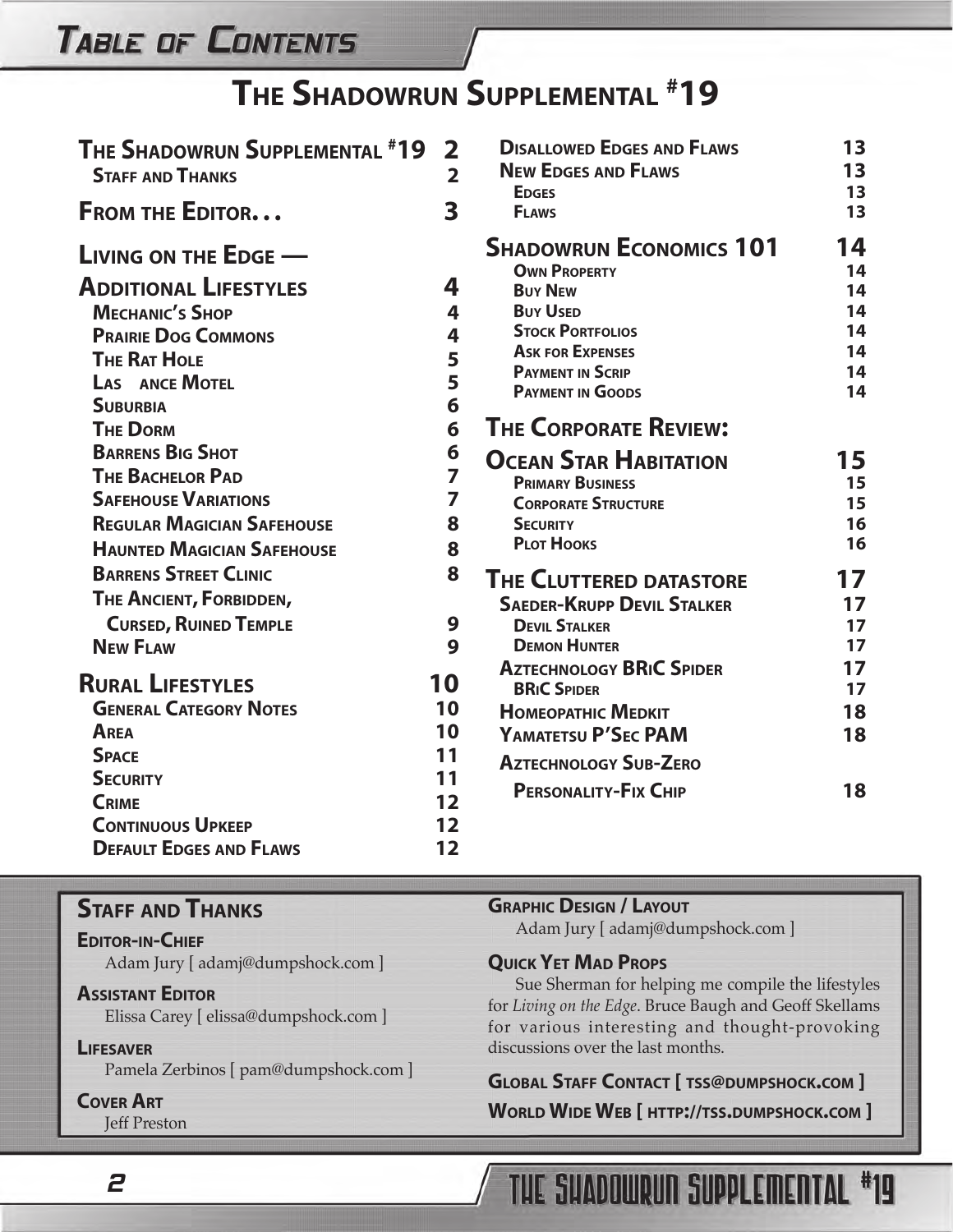## <span id="page-2-0"></span>**FROM THE EDITOR...**<br>BY ADAM JURY [ ADAMJ@DUMPSHOCK.COM ]

Wow — this issue is really, really late. What can I say? Real life, real jobs, real friends, real committments; everything cuts into the time available to work on The Shadowrun Supplemental, and for a lot of the last year the magazine has simply been getting the short end of the stick.

There's some pretty good news this time around, though. A lot of small tasks that I've been meaning to do for ages have been finished, so I'll outline them briefly here.

#### **MESSAGE BOARDS**

We have a set of message boards available at <http:/tss.dumpshock.com/forum/> — they're mostly aimed for discussion of the magazine and for gathering submissions for regular features such as **The Cluttered Datastore** and **Tai's Magical Goodies**, but they can also be used for general Shadowrun discussion. We encourage potential writers to drop by the forums and post article ideas.

#### **ANNOUNCEMENT MAILING LISTS**

We now have an announcement mailing list — you can subscribe at<http://tss.dumpshock.com/lists.html> — the list will be low traffic (likely no more than a single post per month) and will be used for announcements and other special posts only. Of course, we won't sell your email address or do anything malicious with it, and like any good mailing list you'll be able to unsubscribe anytime.

#### **CONTRIBUTE**

The Shadowrun Supplemental exists largely due to the generous contribution of Shadowrun fans throughout the years. You can be a part of the magazine — submission guidelines are available at

http://tss.dumpshock.com/guidelines.html

#### **DONATIONS**

Something else we've been intending to add for a long time is a donations page. We recognize that not everyone has the time or interest in writing material for the magazine, yet we also hope that some of those people may want to support our endeavours in other ways.

Of course, you likely want to know what the donated money will be used for — and we don't blame you. However, we're honestly not quite sure yet, because we have very little idea how much money will be donated. We could make elaborate plans, but the time spent making those plans would be wasted if the cash flow turned out to be much lower than we expected. So, for the time we're taking a wait-and-see attitude before deciding exactly what to do with any donations. Ideally, we'll be spreading the donations among three primary areas:

• Buying software and registering shareware as necessary for the magazine's construction.

• Paying for promotional costs, including flyers at conventions and other advertising.

• Moving towards compensation for all levels of contributors: authors, editors, and artists.

#### **SEATTLE 2063**

It hurts just to think about *Seattle 2063* right now. However, I can tell you with great authority — honest — that it will come out in 2004.

#### **THE SHADOWRUN SUPPLEMENTAL # 20**

2004, as well!

#### **THE SHADOWRUN SUPPLEMENTAL 1997**

Probably not 2004. Sorry!

#### **IN CLOSING**

Thanks for reading and being a fan of the magazine — your support through the years is the primary thing keeping us going.

WizKids, Inc has sole ownership of the names, logo, artwork, marks, photographs, sounds, audio, video and/or any proprietary material used in connection with the game Shadowrun. WizKids, Inc has granted permission to The Shadowrun Supplemental to use such names, logos, artwork, marks and/or any proprietary materials for promotional and informational purposes on its website but does not endorse, and is not affiliated with The Shadowrun Supplemental in any official capacity whatsoever. This compilation of material is copyright © 2004 Adam Jury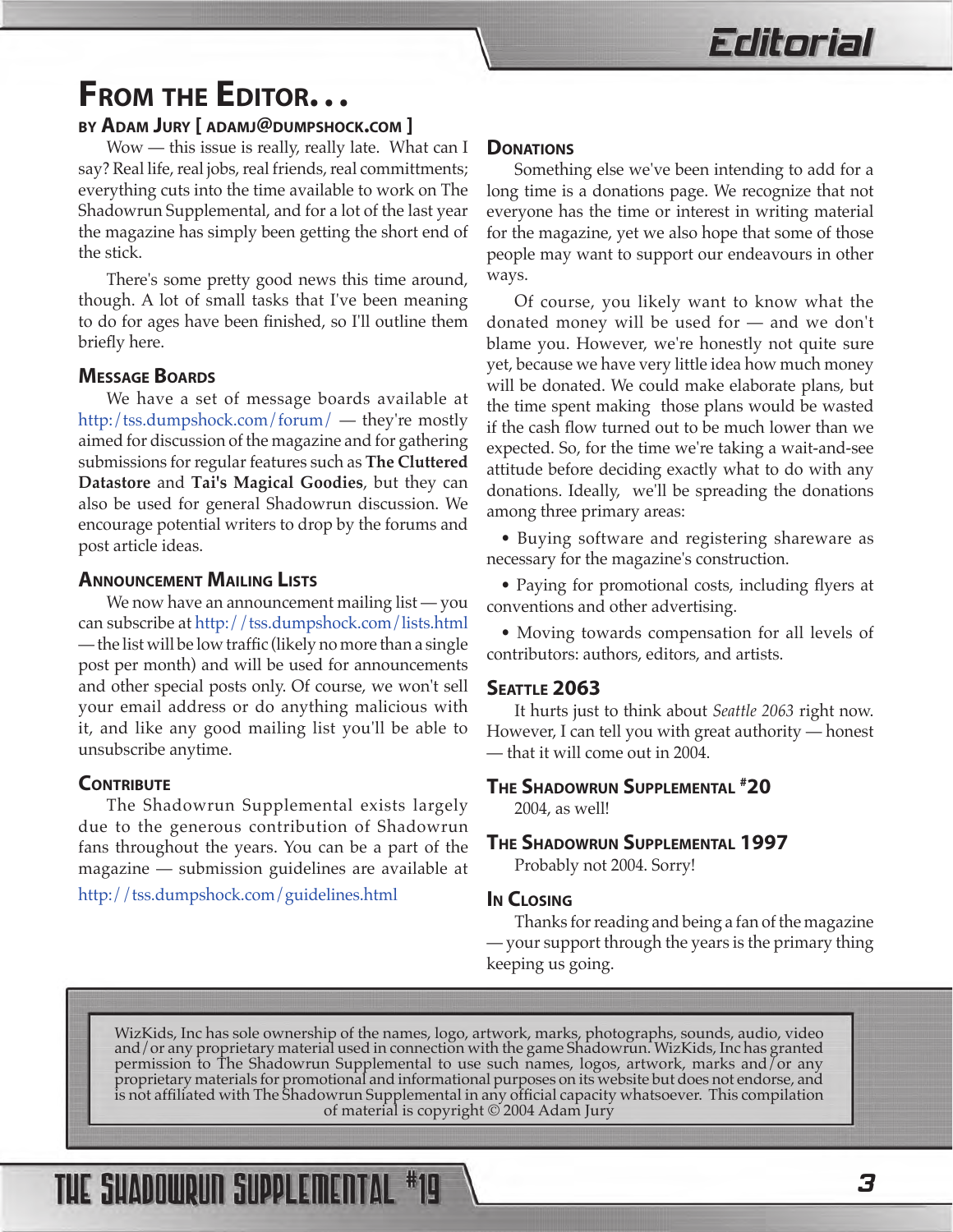## <span id="page-3-0"></span> $\mathbf{L}$ ARL **DITION** THE EDGE

#### *Living on the Edge* presents a variety of lifestyles built with the *Detailed Lifestyles* and *Lifestyles Edges and Flaws* systems published in FanPro's *Sprawl Survival Guide*. In some cases, these lifestyles ignore the FanPro suggestion of limiting Edges and Flaws to five per lifestyle. Some new Edges and Flaws were used in the creation of some of these lifestyles — see p. 9 for full descriptions. Also, Final Monthly Lifestyle Costs are always rounded up to the nearest 25¥

**Living on the Edge Contributors:** Rev, Sable Twilight, Wanderer, Shockwave IIc, Ancient History, and Karl Tars, with additions by Adam Jury.

#### **MECHANIC'S SHOP**

This site is perfect for a rigger's vehicle facility. The neighborhood is not the nicest, being in the middle of an industrial park right next to the highway, but the landlord is really very nice and is desperate to keep the place rented.

Note: This is only the site for the rigger's (or weapon specialist's) facility. The actual facility or personal lifestyle must be rented (or purchased) separately.

**AREA SQUATTER (1PT)** 

In the middle of an industrial park.

#### **COMFORTS MIDDLE (3PT)**

The power and water are pretty reliable.

#### **ENTERTAINMENT STREET (0PT)**

You came here to work, not goof around. Don't you find engines and transmissions fun enough?

#### **FURNISHINGS STREET (1PT)**

Like a mechanic's shop is going to have much else? A beat up couch to crash on after those latenight repair sessions.

#### **SECURITY MIDDLE (3PT)**

Fairly good considering the neighborhood. Decent locks, night watch, and it's not like someone is going to want to boost the crappy trid or old couch.

**DDITIONAL LIFESTYLES** 

**SPACE LUXURY (5PT)** Big enough to house a vehicle facility.

#### **TOTAL POINTS: 13 (1,650¥ BASE MONTHLY COST)**

| <b>EDGES</b>                 |         |
|------------------------------|---------|
| Easygoing Landlord           | $+.05*$ |
| <b>Inconspicuous Housing</b> | $+.10$  |
| No More Neighbors            | $+.15$  |
| Privacy Screen 3             | $+.30$  |
| Quiet Neighborhood           | $+.15$  |
| Total:                       | $+.75$  |
|                              |         |

\*If lifestyle is purchased, drop Easygoing Landlord, lowering to the total cost to +.70

| <b>FLAWS</b>                   |        |
|--------------------------------|--------|
| Cacophonous Neighborhood       | $-.05$ |
| Horrible View 4                | $-20$  |
| Mail Leftovers                 | $-.05$ |
| Middle of Nowhere              | $-.05$ |
| Patchwork Engineering          | $-.05$ |
| Total:                         | $-.40$ |
| <b>MONTHLY LIFESTYLE COST:</b> | 2.25   |

Add the following to the lifestyle cost for a monthly facility rental:

- General Facility: 1,000¥
- Vehicle Facility: 2,000¥

• Computer/Cybernetics/Electonics Facility: 3,000¥

#### **PRAIRIE DOG COMMONS**

This was just your typical run down inner city housing project apartment building until a Prairie Dog Shaman moved in. Through diligent work and effort, she has managed to bring the residents together, form a community watch program, and overall get them all more involved in one another's lives. The residents and neighbors have taken to calling the building the Prairie Dog Commons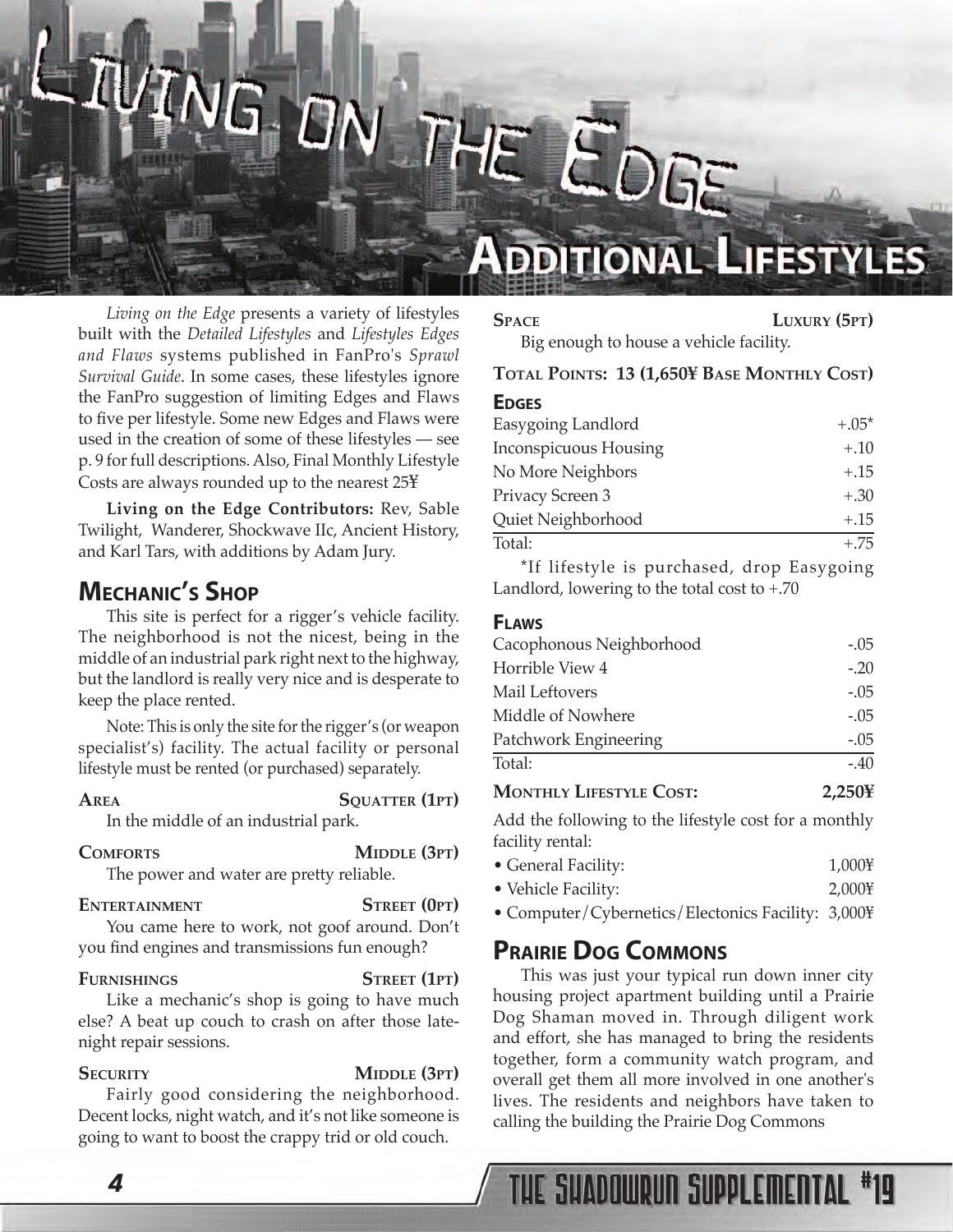## **SAMPLE LIFESTYLES**

<span id="page-4-0"></span>

| AREA                                              | Low (2PT)     |
|---------------------------------------------------|---------------|
| <b>COMFORTS</b>                                   | MEDIUM (3PT)  |
| <b>ENTERTAINMENT</b>                              | Low $(2PT)^*$ |
| <b>FURNISHINGS</b>                                | Low $(2PT)^*$ |
| <b>SECURITY</b>                                   | MEDIUM (3PT)  |
| <b>SPACE</b>                                      | Low $(2PT)^*$ |
| t Is a ddition to the begge mointe two odditional |               |

In addition to the base points, two additional points may be spent on Entertainment, Furnishings, or Space. Only one per option. These points are already calculated into the total cost.

#### **TOTAL POINTS: 16 (3,650¥ BASE MONTHLY COST)**

#### **EDGES**

| <b>MONTHLY LIFESTYLE COST:</b> | 3,650¥  |
|--------------------------------|---------|
| Total:                         | $-.35$  |
| Rough Neighborhood             | $-0.15$ |
| Patchwork Engineering          | $-.05$  |
| Mail Leftovers                 | $-.05$  |
| <b>Intolerant Neighbors</b>    | $-.05$  |
| <b>Annoying Neighbors</b>      | $-.05$  |
| <b>FLAWS</b>                   |         |
| Total:                         | $+.35$  |
| <b>Vigilant Security</b>       | $+.15$  |
| <b>Helpful Neighbors</b>       | $+.05$  |
| Good Reputation                | $+.05$  |
| Easygoing Landlord             | $+.05$  |
| Concerned Neighbors            | $+.05$  |

## **THE RAT HOLE**

This location — somewhere within the Barrens has become the hang out for a group of rat shamans and their associates.

| AREA                 | SQUATTER (1PT)              |
|----------------------|-----------------------------|
| <b>COMFORTS</b>      | Low (2PT)                   |
| <b>ENTERTAINMENT</b> | <b>SQUATTER (1PT)</b>       |
| <b>FURNISHINGS</b>   | <b>SQUATTER (1PT)</b>       |
| <b>SECURITY</b>      | SQUATTER (1PT)              |
| <b>SPACE</b>         | $H$ IGH $(4PT)$             |
| <b>TOTAL POINTS:</b> | 10 (700¥ BASE MONTHLY COST) |
| <b>EDGES</b>         |                             |
| Defensive Setup      | $+.10$                      |
| Easygoing Landlord   | $+.05$                      |
| <b>Escape Tunnel</b> | $+.10$                      |
| <b>Hasty Access</b>  | $+.05$                      |

One Step Away From Everything  $+0.05$ Total:  $+ .35$ 

#### **FLAWS**

| <b>MONTHLY LIFESTYLE COST:</b> | 575¥   |
|--------------------------------|--------|
| Total:                         | $-.55$ |
| Portal in the Closet           | $-.20$ |
| Living by Committee            | $-.10$ |
| Infestation                    | $-.10$ |
| Crashpad                       | $-.10$ |
| <b>Bad Reputation</b>          | $-.05$ |
|                                |        |

#### **LAS ANCE MOTEL**

This dilapidated motel is a slight step up from a coffin hotel, with just a little more room to move around and a little more privacy. The management could care less what goes on in the rooms they rent out. As long as you pay your bill on time, you could probably get away with murder. Some of the letters on the ancient neon sign have long since burned out, leaving it with the name Las ance Motel.

| AREA                                        | Low (2PT)    |
|---------------------------------------------|--------------|
| <b>COMFORTS</b>                             | MIDDLE (3PT) |
| <b>ENTERTAINMENT</b>                        | Low (2PT)    |
| <b>FURNISHINGS</b>                          | Low (2PT)    |
| <b>SECURITY</b>                             | MIDDLE (3PT) |
| <b>SPACE</b>                                | Low (2PT)    |
| TOTAL POINTS: 14 (2,350¥ BASE MONTHLY COST) |              |
| <b>EDGES</b>                                |              |
| <b>Hasty Access</b>                         | $+.05$       |
| Privacy Screen 3                            | $+.30$       |
| Total:                                      | $+.35$       |
| <b>FLAWS</b>                                |              |
| Disgruntled Service                         | $-.10$       |
| Infestation                                 | $-.10$       |
| Rough Neighborhood                          | $-15$        |
| Trigger-Happy Landlord                      | $-.05$       |
| Total:                                      | $-.40$       |
| <b>MONTHLY LIFESTYLE COST:</b>              | 2250¥        |
| NIGHTLY LIFESTYLE COST:                     | 75¥          |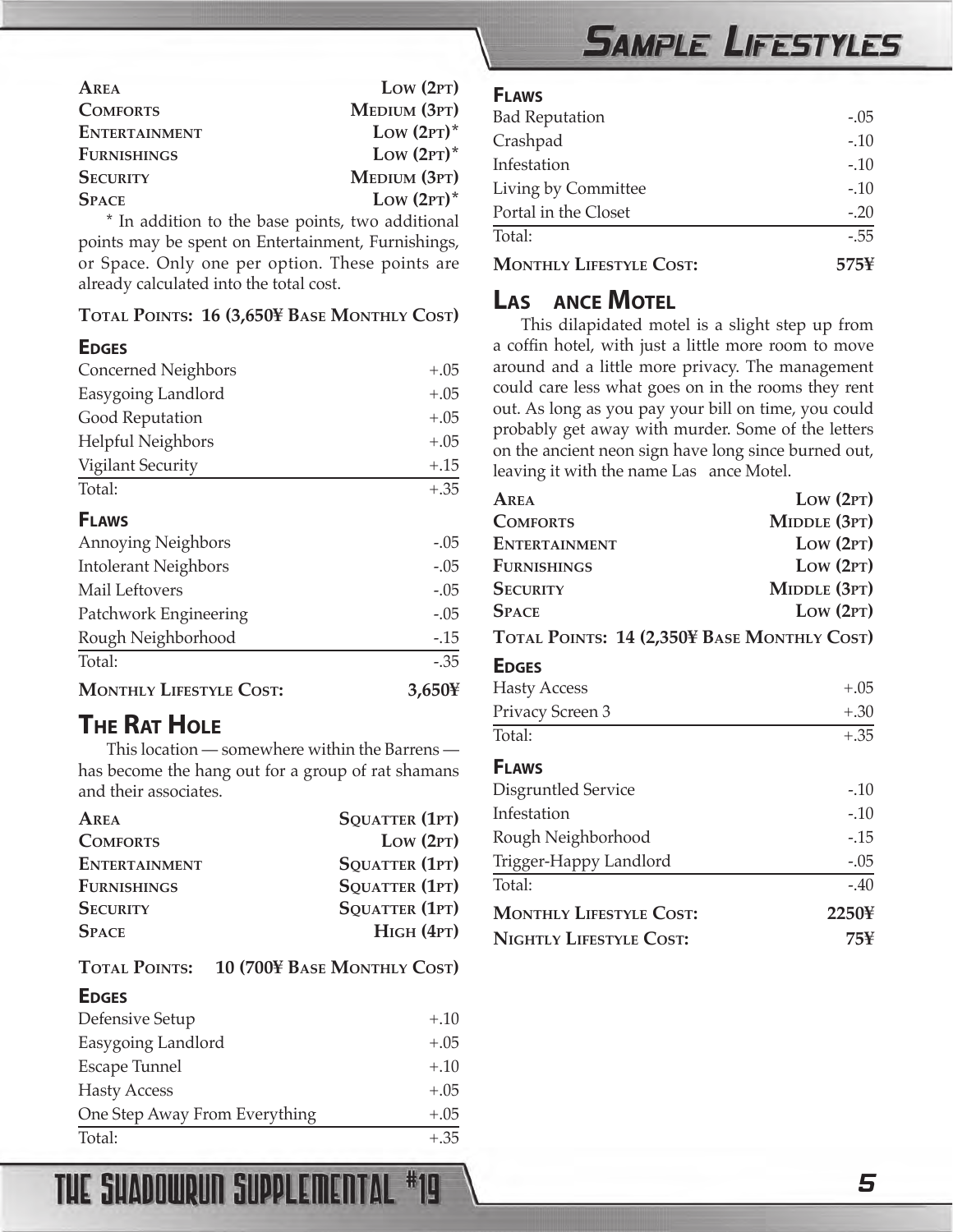## <span id="page-5-0"></span>**SAMPLE LIFESTYLES**

#### **SUBURBIA**

Ah yes, the suburbs. Sometimes it can be useful to hide out in a nice, quiet house, in a nice, quiet neighborhood. Since all the houses and streets look the same, sometimes it's pretty easy to get lost. Maybe the runners can bring a little excitement to the doldrums. And you can be guaranteed if they do, it will be talked about for years to come.

| AREA                                        | MIDDLE (3PT) |
|---------------------------------------------|--------------|
| <b>COMFORTS</b>                             | MIDDLE (3PT) |
| <b>ENTERTAINMENT</b>                        | MIDDLE (3PT) |
| <b>FURNISHING</b>                           | MIDDLE (3PT) |
| <b>SECURITY</b>                             | MIDDLE (3PT) |
| <b>SPACE</b>                                | MIDDLE (3PT) |
| TOTAL POINTS: 18 (5,000¥ BASE MONTHLY COST) |              |

#### **EDGES**

| <b>Concerned Neighbors</b> | $+.05$ |
|----------------------------|--------|
| Good Reputation            | $+.05$ |
| Inconspicuous Housing      | $+.10$ |
| Quiet Neighborhood         | $+.15$ |
| Total:                     | $+.35$ |

#### **FLAWS**

| <b>MONTHLY LIFESTYLE COST:</b> | 5,750¥ |
|--------------------------------|--------|
| Total:                         | $-20$  |
| Nosy Neighbors                 | $-.05$ |
| Middle of Nowhere              | $-.05$ |
| Ambush Friendly                | $-.10$ |

#### **THE DORM**

Not all shadowrunners are in it for the danger and excitement. Some turn to running to help pay their way through college. Here is a typical dorm room a college-attending runner may find themselves living in. Even though the typical University may have excellent, high-speed Matrix access, with so many students logging in at the same time, it frequently slows the network down to a crawl.

| AREA                                        | MIDDLE (3PT)          |
|---------------------------------------------|-----------------------|
| <b>COMFORTS</b>                             | MIDDLE (3PT)          |
| <b>ENTERTAINMENT</b>                        | Low (2PT)             |
| <b>FURNISHINGS</b>                          | Low (2PT)             |
| <b>SECURITY</b>                             | MIDDLE (3PT)          |
| <b>SPACE</b>                                | <b>SQUATTER (1PT)</b> |
| TOTAL POINTS: 14 (2,350¥ BASE MONTHLY COST) |                       |

#### **EDGES**

| Helpful Neighbors                       | $+.05$ |
|-----------------------------------------|--------|
| One Step Away From Everything           | $+.05$ |
| Roommate From Heaven                    | $+.10$ |
| Total:                                  | $+.20$ |
| <b>FLAWS</b>                            |        |
| Cacophonous Neighborhood                | $-.05$ |
| Gnomes Under the Floorboards            | $-.10$ |
| Either Crashpad or Roommate From Hell 2 | $-10$  |
| Living by Committee                     | $-.10$ |
| Mail Leftovers                          | $-.05$ |
| Total:                                  | $-.40$ |
| <b>MONTHLY LIFESTYLE COST:</b>          | 1,90   |

#### **BARRENS BIG SHOT**

Looking to be a big shot in the Barrens? The only thing a runner needs is a Rating 2 fake ID and all this can be yours. Sure, the neighborhood might be a little rough, but with the proper bribes to the right gangs you can make sure few people are going to try to boost your stuff. Remember, it's better to be a big fish in a small pond, then a small fish in a big one.

| AREA                                        | <b>Z-ZONE STREET (-1PT)</b> |
|---------------------------------------------|-----------------------------|
| <b>COMFORTS</b>                             | $H$ IGH $(4PT)$             |
| <b>ENTERTAINMENT</b>                        | $H$ IGH $(4PT)$             |
| <b>FURNISHINGS</b>                          | $H$ IGH $(4PT)$             |
| <b>SECURITY</b>                             | $H$ IGH $(4PT)$             |
| <b>SPACE</b>                                | MEDIUM (3PT)                |
| TOTAL POINTS: 18 (5,000¥ BASE MONTHLY COST) |                             |
| <b>EDGES</b>                                |                             |
| <b>Bribed Security</b>                      | $+.15$                      |
| Defensive Setup                             | $+.10$                      |
| <b>Escape Tunnel</b>                        | $+.10$                      |
| Vigilant Security                           | $+.15$                      |
| Total:                                      | $+.50$                      |
| <b>FLAWS</b>                                |                             |
| <b>Bad Reputation</b>                       | $-.05$                      |
| Middle of Nowhere                           | $-.05$                      |
| Rough Neighborhood                          | $-0.15$                     |
| Total:                                      | $-0.25$                     |
| <b>MONTHLY LIFESTYLE COST:</b>              | 6,250¥                      |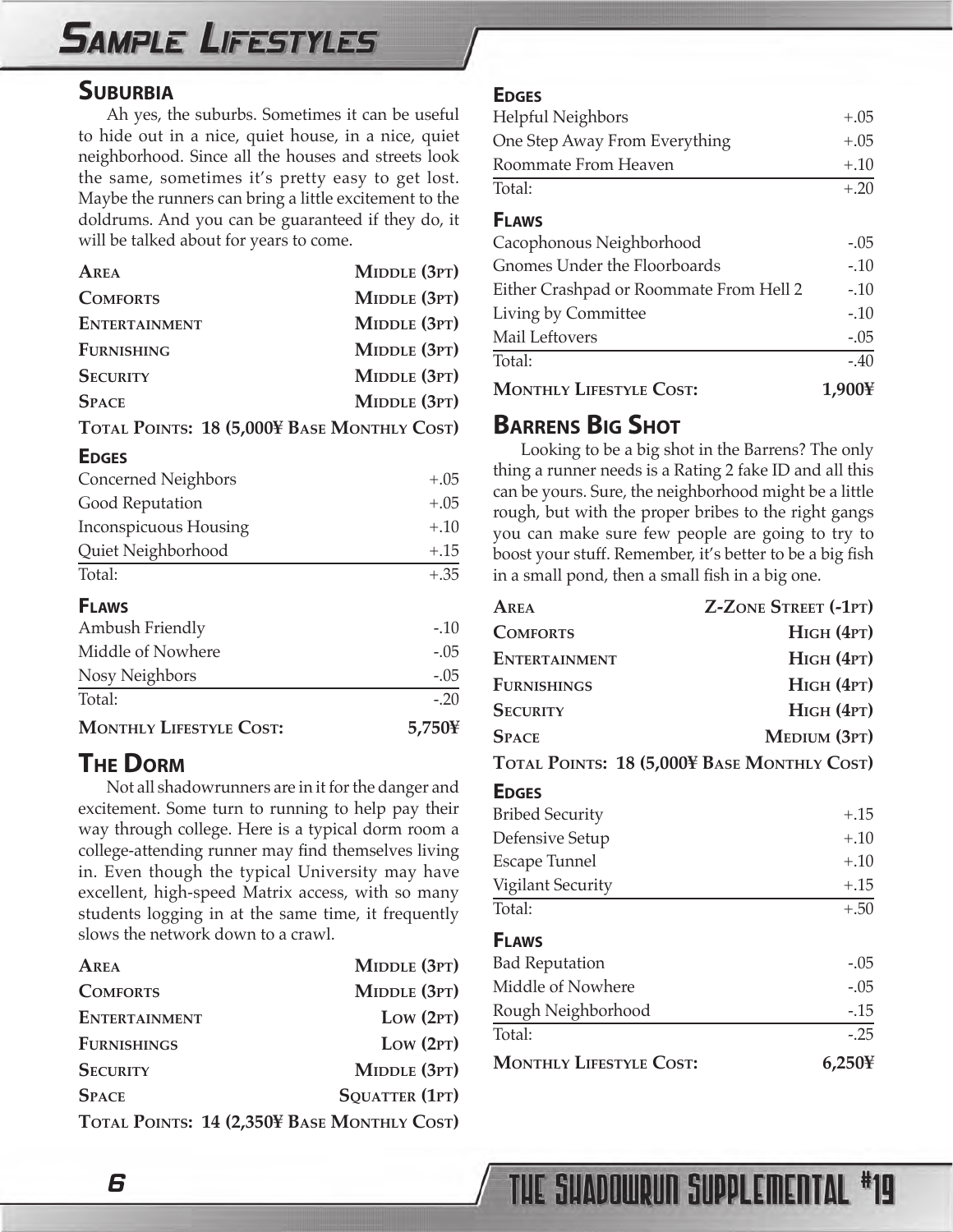#### <span id="page-6-0"></span>**THE BACHELOR PAD**

The swinging bachelor pad has it all — it's in a good neighborhood and it's clean, so it's safe to bring all manner of opposite-gender friends over for a night (and maybe morning...) of frolicking. Or just invite everyone over for a good old fashioned drinking party.

| AREA                 | LUXURY (5PT)                                 |
|----------------------|----------------------------------------------|
| <b>COMFORTS</b>      | $H$ IGH $(4PT)$                              |
| <b>ENTERTAINMENT</b> | LUXURY (5PT)                                 |
| <b>FURNISHING</b>    | MIDDLE (3PT)                                 |
| <b>SECURITY</b>      | HIGH (4PT)                                   |
| <b>SPACE</b>         | MIDDLE (3PT)                                 |
|                      | TOTAL POINTS: 24 (10,000¥ BASE MONTHLY COST) |
|                      |                                              |

#### **EDGES**

| Good View 1 | $+0.05$ |
|-------------|---------|
| Total:      | $+0.05$ |

#### **FLAWS**

| Cacophonous Neighborhood       | $-.05$  |
|--------------------------------|---------|
| Total:                         | $-0.05$ |
| <b>MONTHLY LIFESTYLE COST:</b> | 10,000¥ |

#### **SAFEHOUSE VARIATIONS**

A runner needs a place to lay low, hidden in the shadows of the everlasting city glow. Anything from an empty apartment to a comic-esque hideout can be a safehouse — every runner's best friend.

| AREA                                        | Low (2PT)       |
|---------------------------------------------|-----------------|
| <b>COMFORTS</b>                             | $H$ IGH $(4PT)$ |
| <b>ENTERTAINMENT</b>                        | HIGH (4PT)      |
| <b>FURNISHINGS</b>                          | Low-HIGH (3PT)  |
| <b>SECURITY</b>                             | $H$ IGH $(4PT)$ |
| <b>SPACE</b>                                | $H$ IGH $(4PT)$ |
| TOTAL POINTS: 21 (7,500¥ BASE MONTHLY COST) |                 |

For a standard safehouse, use the following Edges and Flaws:

#### **EDGES**

| Defensive Setup           | $+0.10$ |
|---------------------------|---------|
| <b>Escape Tunnel</b>      | $+0.10$ |
| Inconspicous Housing      | $+0.10$ |
| Privacy Screen 3          | $+0.30$ |
| <b>Reliable Utilities</b> | $+0.10$ |
| Total:                    | $+.70$  |

THE SHADOWRUN SUPPLEMENTAL #19

## **SAMPLE LIFESTYLES**

#### **FLAWS**

| Cacophonous Neighborhood | $-0.05$ |
|--------------------------|---------|
| Disgusting Neighborhood  | $-0.05$ |
| <b>Horrible View</b>     | $-0.05$ |
| Middle of Nowhere        | $-0.05$ |
| Rough Neighborhood       | $-0.15$ |
| Total:                   | $-35$   |

#### **MONTHLY LIFESTYLE COST: 10,125¥**

For a more magically oriented safehouse:

#### **EDGES**

| Astral Magnet                       | $+0.20$ |
|-------------------------------------|---------|
| Defensive Setup                     | $+0.10$ |
| Inconspicous Housing                | $+0.10$ |
| Manaline/Power Site in the Basement | $+0.30$ |
| Privacy Screen 3                    | $+0.30$ |
| <b>Reliable Utilities</b>           | $+0.10$ |
| Total:                              | $+1.10$ |
| <b>FLAWS</b>                        |         |
| <b>Bad Reputation</b>               | $-0.05$ |
| Haunted 2                           | $-0.20$ |
| Infestation 2                       | $-0.20$ |
| Middle of Nowhere                   | $-0.05$ |
|                                     | $-0.50$ |

#### **MONTHLY LIFESTYLE COST: 12,000**

For a safehouse designed for someone to lay low for a long time in:

#### **EDGES**

| ►◡◡⊢◡                     |         |
|---------------------------|---------|
| Defensive Setup           | $+0.10$ |
| Good Insulation           | $+0.05$ |
| Privacy Screen 3          | $+0.30$ |
| <b>Reliable Utilities</b> | $+0.10$ |
| Watertight                | $+0.05$ |
| Total:                    | $+0.60$ |
| <b>FLAWS</b>              |         |
| <b>Annoying Neighbors</b> | $-0.05$ |
| <b>Horrible View</b>      | $-0.05$ |
| Mail Leftovers            | $-0.05$ |
| Middle of Nowhere         | $-0.05$ |
| This isn't Sam's Pizza    | $-0.05$ |
| Total:                    | $-0.25$ |
|                           |         |

**MONTHLY LIFESTYLE COST: 10,125¥**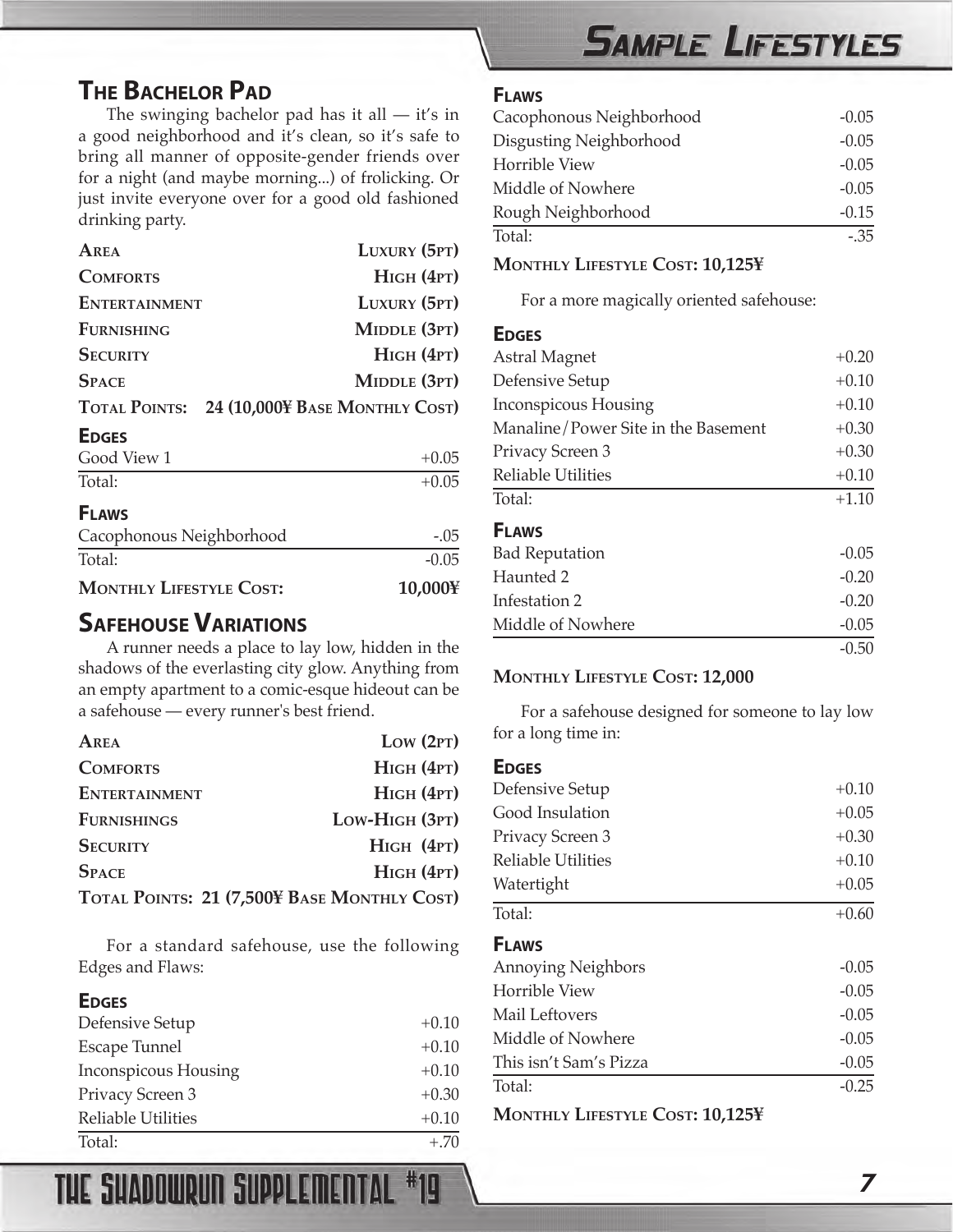## <span id="page-7-0"></span>**SAMPLE LIFESTYLES**

#### **REGULAR MAGICIAN SAFEHOUSE**

The bad features of the neighborhood can help explain the increased privacy of the place (there aren't many people that wish to be around; one could easily justify adding No More Neighbors later), and the "annoyance" flaws might be explained as the syncronicities and weird oddities that seem to hover around magicians and their homes...

| AREA                                 | Low (2PT)       |
|--------------------------------------|-----------------|
| <b>COMFORTS</b>                      | $H$ IGH $(4PT)$ |
| <b>ENTERTAINMENT</b>                 | $H$ IGH $(4PT)$ |
| <b>FURNISHINGS</b>                   | Low (2PT)       |
| <b>SECURITY</b>                      | $H$ IGH $(4PT)$ |
| <b>SPACE</b>                         | $H$ IGH $(4PT)$ |
| TOTAL: 18 (5,000¥ BASE MONTHLY COST) |                 |

#### **EDGES**

| Defensive Setup                     | $+0.10$ |
|-------------------------------------|---------|
| Inconspicous Housing                | $+0.10$ |
| Manaline/Power Site in the Basement | $+0.30$ |
| Privacy Screen 3                    | $+0.30$ |
| Reliable Utilities                  | $+0.10$ |
| Total:                              | $+0.90$ |

#### **FLAWS**

| Cacophonous Neighborhood | $-0.05$ |
|--------------------------|---------|
| Disgusting Neighborhood  | $-0.05$ |
| Horrible View            | $-0.05$ |
| Mail Leftovers           | $-0.05$ |
| This isn't Sam's Pizza   | $-0.05$ |
| Total:                   | $-0.25$ |

**MONTHLY LIFESTYLE COST: 8,750¥**

#### **HAUNTED MAGICIAN SAFEHOUSE**

| AREA                                    | Low (2PT)       |
|-----------------------------------------|-----------------|
| <b>COMFORTS</b>                         | $H$ IGH $(4PT)$ |
| <b>ENTERTAINMENT</b>                    | $H$ IGH $(4PT)$ |
| <b>FURNISHINGS</b>                      | Low (2PT)       |
| <b>SECURITY</b>                         | $H$ IGH $(4PT)$ |
| <b>SPACE</b>                            | $H$ IGH $(4PT)$ |
| TOTAL: 20 PT (6,650¥ BASE MONTHLY COST) |                 |

#### **EDGES**

| Defensive Setup                     | $+0.10$ |
|-------------------------------------|---------|
| Inconspicous Housing                | $+0.10$ |
| Manaline/Power Site in the Basement | $+0.30$ |
| No More Neighbors                   | $+0.15$ |
| Privacy Screen 3                    | $+0.30$ |
| Total:                              | $+0.95$ |
| 8                                   |         |

#### **FLAWS**

| Astral Magnet                                 | $-0.20$ |
|-----------------------------------------------|---------|
| <b>Bad Reputation</b>                         | $-0.05$ |
| Disgruntled Service (or Portal in the Closet) | $-0.10$ |
| Haunted 2                                     | $-0.20$ |
| Infestation 2                                 | $-0.20$ |
| Total:                                        | $-0.75$ |
|                                               |         |

**MONTHLY LIFESTYLE COST: 6,000¥**

#### **BARRENS STREET CLINIC**

The local clinic is well liked by the locals. They like knowing there's a place nearby that they can go to when they get hurt or when a family member is ill, and they don't take kindly to anyone who tries to mess it up. Of course, all the local gangers try to stay on the place's good side... this means they also hang out there on regular occasions.

Everything barring access to rooms has been removed or altered to make it as easy as possible for emergency cases to get inside in a hurry. The waiting room is barebones, with simple chairs lining the walls. Local backups for most utilities exist, since power and water supplies are critical, but not stable in this area of the barrens.

| AREA                                 | Z-STREET (-1 PT) |  |  |
|--------------------------------------|------------------|--|--|
| <b>COMFORTS</b>                      | Low (2PT)        |  |  |
| <b>ENTERTAINMENT</b>                 | SQUATTER (1 PT)  |  |  |
| <b>FURNISHINGS</b>                   | Low (2PT)        |  |  |
| <b>SECURITY</b>                      | MIDDLE (3 PT)    |  |  |
| <b>SPACE</b>                         | MIDDLE (3 PT)    |  |  |
| TOTAL 10 PT (700¥ BASE MONTHLY COST) |                  |  |  |
| <b>EDGES</b>                         |                  |  |  |
| Concerned Neighbors                  | $+0.05$          |  |  |
| Easygoing Landlord                   | $+0.05$          |  |  |
| <b>Hasty Access</b>                  | $+0.05$          |  |  |
| <b>Helpful Neigbors</b>              | $+0.05x$         |  |  |
| <b>Reliable Utilities</b>            | $+0.10$          |  |  |
| <b>Vigilant Security</b>             | $+0.15$          |  |  |
| Total:                               | $+0.45$          |  |  |
| <b>FLAWS</b>                         |                  |  |  |
| Ambush Friendly                      | $-0.10$          |  |  |
| Crashpad                             | $-0.10$          |  |  |

#### **MONTHLY LIFESTYLE COST: 875 NUYEN**

Note: Does not include cost of medical supplies.

 $\text{Total:}$   $-0.20$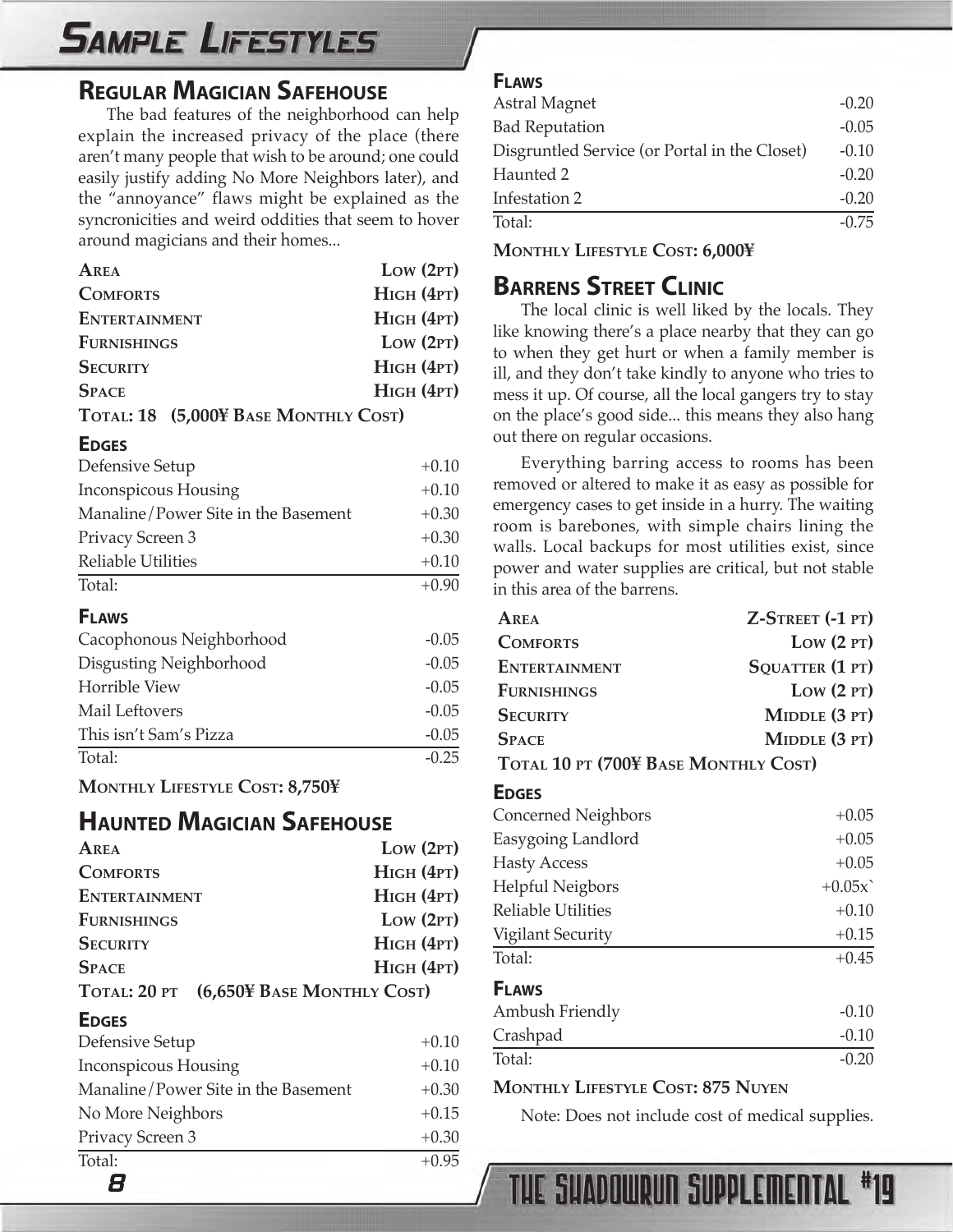#### <span id="page-8-0"></span>**THE BUNKER**

The ultimate (if somewhat spartan) accomodations for those overparanoid survivalist types. This reinforced ferro-concrete bunker was built to military specifications and comes complete with a number of security devices and drones that borders on the absurd. The moderately spacious accomodations include enough preserved foodstuffs, water reclamation, air filtration and recycling devices to last a number of users for years!

Located in a premium low-rent neighborhood beneath an unassuming house or apartment complex — the upstairs neighbours may not even know you exist. It also includes space for one vehicle.

| AREA                                    | Low (2PT)       |
|-----------------------------------------|-----------------|
| <b>COMFORTS</b>                         | $H$ IGH $(4PT)$ |
| <b>ENTERTAINMENT</b>                    | $H$ IGH $(4PT)$ |
| <b>FURNISHINGS</b>                      | Low (2PT)       |
| <b>SECURITY</b>                         | $H$ IGH $(4PT)$ |
| <b>SPACE</b>                            | $H$ IGH $(4PT)$ |
| TOTAL: 20 PT (6,650¥ BASE MONTHLY COST) |                 |

#### **EDGES**

| Good Insulation           | $+0.05$  |
|---------------------------|----------|
| Inconspicous Housing      | $+0.10$  |
| <b>Reliable Utilities</b> | $+0.10$  |
| Vigiliant Security        | $+0.15$  |
| Watertight                | $+0.05$  |
| Total:                    | $+0.45$  |
| <b>FLAWS</b>              |          |
| Difficult Access          | $-.0.05$ |
| <b>Horrible View</b>      | $-0.05$  |
| Underpaid security        | $-0.15$  |
| <b>Victory Gardens</b>    | $-0.20$  |
| Total:                    | $-0.45$  |

**MONTHLY LIFESTYLE COST: 6,650 NUYEN**

THE SHADOWRUN SUPPLEMENTAL

## **THE ANCIENT, FORBIDDEN, CURSED, RUINED TEMPLE**

An ideal spot for the eccentric magician or unspeakable cabal, this forgotten piece of man-wasnot-meant-to-know contains privacy and power for surprisingly little cost... the magician's sanity. A hole in the wall to some, a rustic fixer-upper to others. Features include cavernus spaces that look bigger on the inside than on the outside, a hidden escape tunnel for when

## **SAMPLE LIFESTYLES**

heroes bust in on your unspeakable ceremonies, and the Portal That Must Not Be Opened right next to the crumbled idol and sacrificial altar stone.

| Area                                                          | Low (2PT)             |
|---------------------------------------------------------------|-----------------------|
| <b>COMFORTS</b>                                               | SQUATTER (1PT)        |
| <b>ENTERTAINMENT</b>                                          | <b>SQUATTER (1PT)</b> |
| <b>FURNISHINGS</b>                                            | Low (2PT)             |
| <b>SECURITY</b>                                               | Low (2PT)             |
| <b>SPACE</b>                                                  | LUXURY (5PT)          |
| TOTAL: 13 PTS (1,650¥ BASE MONTHLY COST)                      |                       |
| <b>EDGES</b>                                                  |                       |
| Defensive Setup                                               | $+0.10$               |
| Escape Tunnel                                                 | $+0.10$               |
| <b>Inconspicous Housing</b>                                   | $+0.10$               |
| Manaline/Power Site in the Basement                           | $+0.30$               |
| Pest Repellent                                                | $+0.05$               |
| Total:                                                        | $+0.65$               |
| <b>FLAWS</b>                                                  |                       |
| <b>Astral Magnet</b>                                          | $-0.20$               |
| <b>Background Count</b>                                       | $-0.30$               |
| (An aspected powerline for the aspiring evil magician, or the |                       |
| residue of Horror for the cheap runner shaman.)               |                       |
| Haunted                                                       | $-0.20$               |
| Portal In The Closet                                          | $-0.20$               |
| <b>Victory Gardens</b>                                        | $-0.20$               |
| Total:                                                        | $-1.10$               |

**MONTHLY LIFESTYLE COST: 925 NUYEN**

#### **NEW FLAW**

#### **NOSY NEIGHBORS (0.05 PTS)**

The character's neighbors take it upon themselves to be involved in the business of every one else in the community. The neighbors will come to investigate anything strange or peculiar going on in the neighborhood, but not out of concern for community, but for their own titillation.

Nosy Neighbors must succeed a Willpower (4) test to resist investigating, and will only try to resist investigating if asked or threatened not to. Treat them as having an Intelligence of 3 for purposes of noticing anything that might be considered unusual or noteworthy, Willpower 2 for resisting the urge to investigate, and Stealth 3 for being noticed themselves. This Flaw can be taken in conjunction with other "Neighbors" Edges and Flaws, each pertaining to a specific set of neighbors.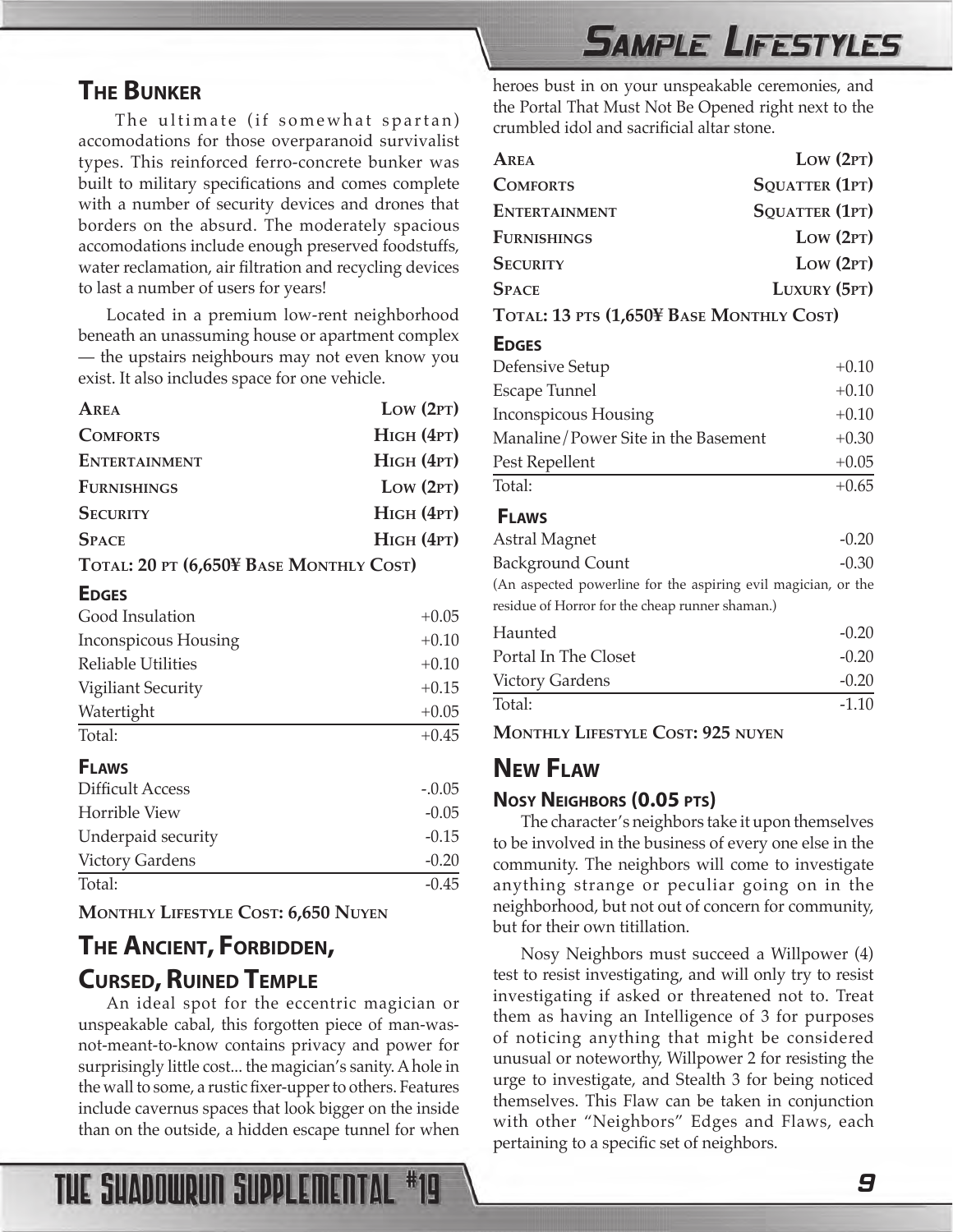# <span id="page-9-0"></span>**RURAL LIFESTYLES BY KEVIN CASEY [ KECASEY@CISCO.COM ]**

Country livin' is quite a bit different than the sprawl. The benefits and drawbacks are different more nature in both the good and bad way. You get freedom and space, but you also get wild animals, insects, and more exposure to the weather. You get privacy, but you also get isolation. This is the way the other half lives—it's easy to forget since the latest action-packed news is all about the cities and the urban go-go lifestyle. If you ever get tired of that, though, it's worth knowing your other options.

These rules are fully compatible with the Detailed Lifestyles rules on pp. 127-144 of FanPro's *Sprawl Survival Guide* (SSG), except where noted.

#### **GENERAL CATEGORY NOTES**

Rural settings affect the Area, Security, and Space categories heavily, but the Furnishings, Comforts, and Entertainment categories are much the same in both the rural and urban worlds—people bring in what they need or get it shipped to them. The Matrix knows no boundaries in all but the most backward nations.

#### **AREA**

#### **Z (-1 POINT)**

The place is teeming with dangerous and territorial paracritters, natural threats like floods or volcanos, and massive swarms of disease-bearing insects. Life is constantly threatened here, and almost no one goes in for anything but extremely brief forays.

**Examples:** A valley of rabid hyenas, yellow fevercarrying mosquitos, and ferocious weekly lightning storms and wildfires.

#### **E ZONE (0 POINTS)**

The place has just one of the above problems either hostile animal life, epidemic disease, or unstable natural events.

**Examples:** Territorial lion mating grounds, a swamp ridden with parasites and diseases of all kinds, or the nastier parts of the Australian Outback (rabid para-dingos!).

#### **D ZONE (1 POINT)**

The animal and insect life is dangerous, but more opportunistic than territorial. If you're weak or wounded, here they come, but they won't go out of their way to consume the strong and well-organized. Natural disasters occasionally happen, but it's not inherent in the landscape. People generally avoid this area and view it as dangerous, but the strong and skilled can get by just fine.

**Examples:** African plains with a varied ecosystem, Florida swamps, the better parts of the Australian Outback, the better parts of the Amazon.

#### **C ZONE (2 POINTS)**

It's wild still, but the ecosystem is mostly balanced so creatures get what they need. You can hike around and enjoy nature, but take precautions with your scent, food and waste to avoid attention. Watch for poisonous animals and large carnivores. Wear bug spray and don't drink the water untreated. Weather can be harsh at times.

**Examples:** Yosemite, most of the deep backcountry in North America.

#### **B ZONE (3 POINTS)**

"Mildly wild," you could get into trouble here if you do something stupid like go out without any water. On the other hand, a well-stocked hiker could get by just fine, and even a poorly stocked one can probably make it through the night until rescue. Camping and living is comfortable even long-term. No major predators, but plenty of wild inconveniences like raccoons and non-diseasebearing mosquitos and ticks.

**Examples:** Most of rural North America, outside of towns, state parks, recreation areas that are wellvisited, and especially idyllic natural lands.

#### **A ZONE (4 POINTS)**

No threatening animals, comfortable temperature range, and edible food grows wild in some places. Water sources available year-round. Easy camping year round, and easy farming or animal-husbandry.

**Examples:** Farm country and vacation-land in areas of California, France and Chile.

#### **AA ZONE (5 POINTS)**

Only the cutest and most enjoyable creatures live here—bunnies, deer, and songbirds. Clean spring water available year-round, no harsh weather, just the right balance of seasons. Extremely fertile ground allows a person to eat from the land without any farming—tons of fruit, fish, berries, and vegetables grow naturally.

**Examples:** Pristine nature-preserve property in select locations.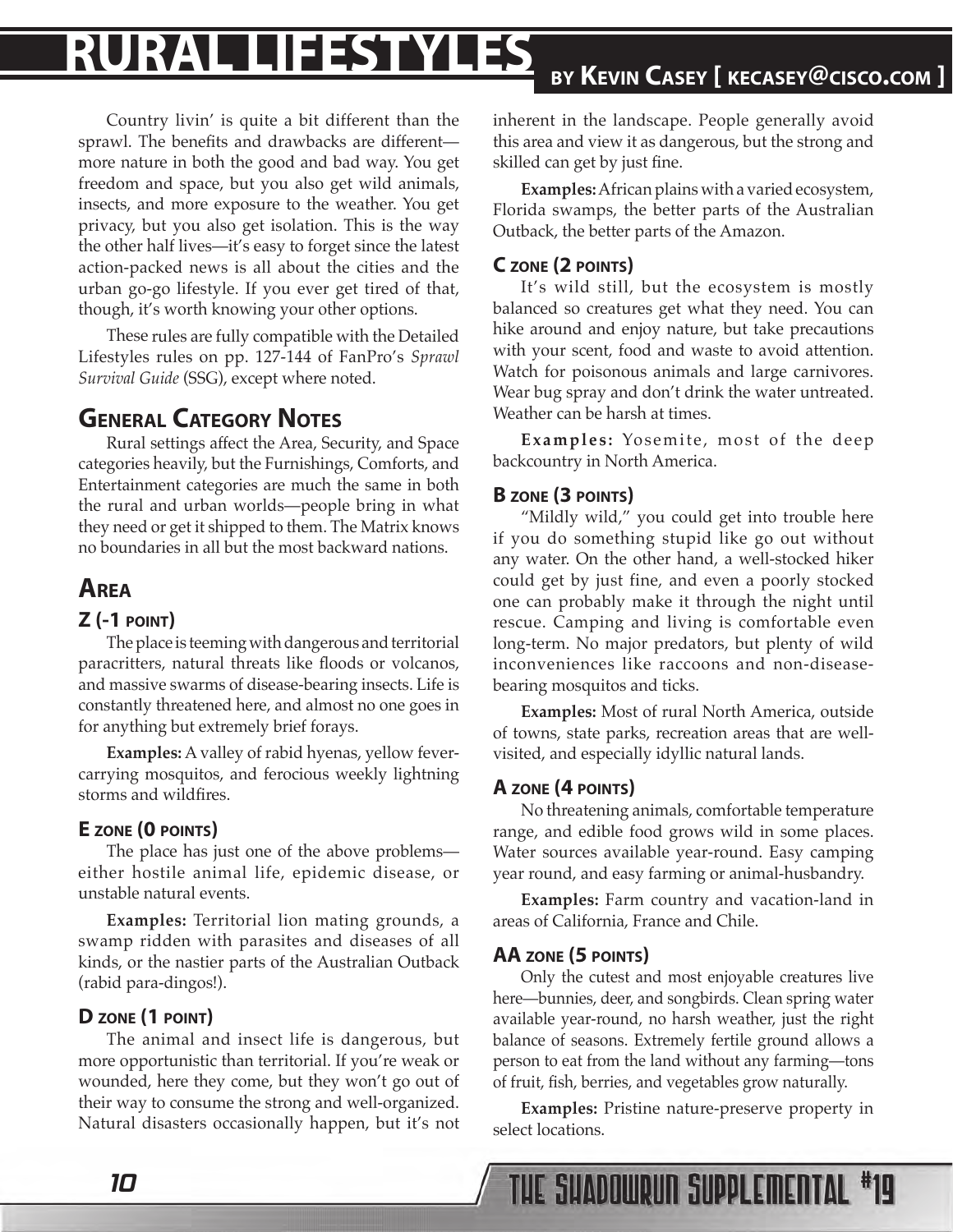## **RURAL LIFESTYLES**

#### <span id="page-10-0"></span>**AAA ZONE (6 POINTS)**

Known in some circles as "Nature Plus!", this is the engineered Eden. Start with a perfect location great weather, just the right balance of enjoyable wildlife, no pollution. Genetically engineer the wildlife to be even cuter, more friendly, and more useful. Engineer or import just the right plant species for a perfect biosphere ecosystem. Inject the soil with vital nutrients. Enhance the food-bearing plants, and eliminate most species of insects, leaving only butterflies and other "beautiful" types to pollinate and regulate the ecosystem.

**Examples:** Artificial islands off the coast of the UAE or in the South Pacific, biospheres, mythology and legend.

#### **SPACE**

In terms of land area, rural places usually have a lot of land around the structure itself. The structure is usually somewhat bigger than a comparable urban structure because there are fewer building size constraints.

#### **STREET EQUIVALENT (0 POINTS)**

No land in addition to the structure you live in. You are the rare exception in the rural lifestyle—just enough land to set up shop. You live in a tent, a leanto, or even a fully-enclosed one-room shack the size of a tent.

#### **SQUATTER EQUIVALENT (1 POINT)**

You have a quarter of an acre to a half-acre lot—roomy by suburban standards, but you fill it up pretty quick once you spread your stuff around the yard. Your house is about 50 sq. meters, just a couple of rooms.

#### **LOW EQUIVALENT (2 POINTS)**

An acre of land to call your own and a 100 sq. meter house on it with a couple of small bedrooms and a porch. Not bad.

#### **MIDDLE EQUIVALENT (3 POINTS)**

Two to five acres and a nice 200 sq. meter house make for fun and comfortable country living. You can take a nice little hike around your land, and if there are trees, you can't see your neighbors. Privacy and a fair bit of quiet, plus some wildlife calls your land home. You probably have a shed, barn, or other outbuilding, if not two or three.

#### **HIGH EQUIVALENT (4 POINTS)**

Country estate with six to 20 acres, maybe a pond, river, or other small feature, and space for farming or ranching operations. A large 400 sq. meter home makes a place for the whole family—including cousins, aunts, grandparents, and miscellaneous people you never knew. Some number of sheds, barns, garages, stables, and other out-buildings, plus possibly a small guest or servants' cottage, complete the setup.

#### **LUXURY EQUIVALENT (5 POINTS)**

Massive, plantatio- or nature preserve style living. Dozens or maybe even hundreds, of acres give you the sense of owning endless land. You could walk for hours on your own land and never see another soul. Ranching, farming, corporate facilities, your own airport... you can hide all kinds of stuff on your land if you want. Unfortunately, you also don't always notice right away when someone else hides stuff on your land.

#### **SECURITY**

Emphasis is a little different because the threats are different. Only the really wealthy or paranoid need to lock their doors in the country, and an alarm system is sort of a waste if you're two hours from the sheriff's office (unless you're rich enough to afford private security). On the other hand, a good fence or a pack of outside dogs is needed to keep the critters in check.

#### **STREET EQUIVALENT (0 POINTS)**

It's just you and the critters, chummer. Hope they're friendly or you're tough.

#### **SQUATTER EQUIVALENT (1 POINT)**

You've got a dog or three to scare 'em off. The critters still come around, but they don't breed on your land at least. For the bugs, you throw some poison out there every now and then and drop more focused bug bombs on the hives when they get too big. You try to remember to keep the doors closed to the house so they don't just crawl right in—and you have doors that can close.

#### **LOW EQUIVALENT (2 POINTS)**

You've either got a closed fence around your dwelling, or you keep a few dogs outside all the time. No creature is going to just walk up to the house. For the insects, the house is well-sealed and the materials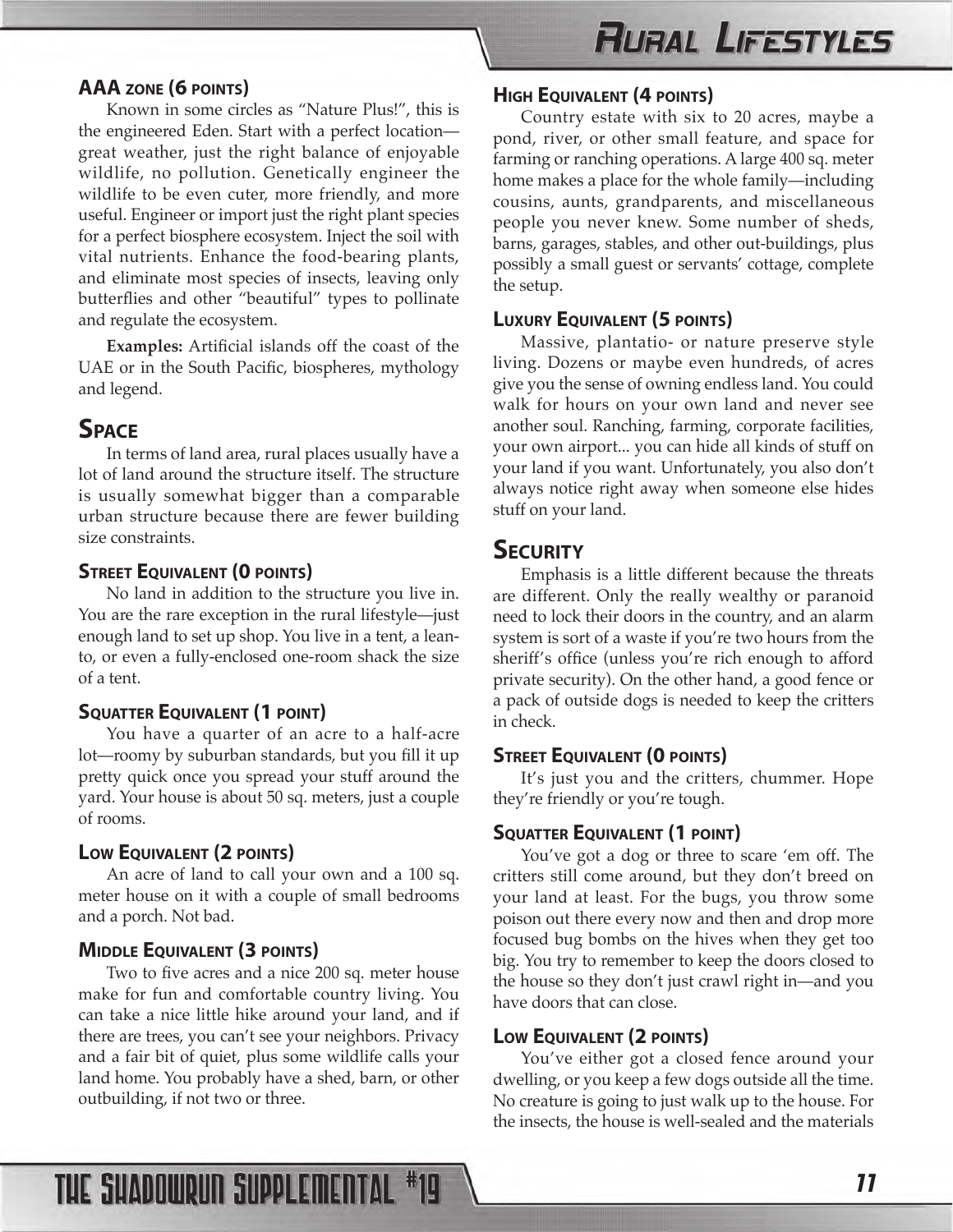## <span id="page-11-0"></span>**RURAL LIFESTYLES**

are treated to prevent infestation. You bug-bomb as needed on top of that, but you don't need to do it very often.

#### **MIDDLE EQUIVALENT (3 POINTS)**

A real fence surrounds your property, or an ultrasonic scatter system to drive off pests. Pets also patrol your land, and you've cut back some of the bushes and tall grasses so there are less places for critters to hide. The house is well-sealed and climate-controlled to keep the bugs out, and even the underside of the house and the attic is sealed, poisontreated, and maintained with frequent sweeps to keep it bug-free. You keep a cistern with back-up water and maybe some stored food in case of temporary loss of services or outside access. Oh, and your doors actually lock on the off-chance a metahuman approaches your place.

#### **HIGH EQUIVALENT (4 POINTS)**

Some serious technology protects your place. The house is built to keep things out, the land is groomed and maintained to be friendly to the creatures you like and useless to the ones you don't, and some of the plants are the genetically-engineered kind that attract less bugs and grow better. On the perimeter, you've set up the plants and landscape to serve as natural barriers to entry, supplementing your fence system. You have a real urban-style security system too, with an alarm system and a company that actually knows how to get to your house if needed. Your pets roam the land and are well-trained to intercept intruders in the manner which you would prefer. Your house has back-up water and food for a long time, and back-up power for a short time (a few days).

#### **LUXURY EQUIVALENT (5 POINTS)**

The land is completely groomed to your tastes and convenience, including moving or making whole hills to suit your security needs. All the plants have been chosen for species and location with the mindful intention of controlling access to your land and the flow of plants, animals, insects, and weather on your land. Drones or exotic pets (or both!) patrol your property, and metahuman guards do too, using off-road vehicles to roam your lot as needed. Your house is totally self-sufficient either all the time, or for months if needed.

#### **CRIME**

Metahuman crime is rare in the country—not only are there few people, but it's hard to find and scope a target. Even in a dark cabin in the woods, who knows if the old man inside has a shotgun or not?

More problematic is invasions from the wildlife (usually looking for food) or insects (usually building a colony in or on the house). Use the Burglary rules (p. 135, *SSG*) for an urban lifestyle, but a roll that would indicate crime indicates a wildlife invasion or insect colonization, instead. The damage to your lifestyle is caused by these creatures and the cost to evict them.

#### **CONTINUOUS UPKEEP**

Living in the wilderness presents some changes to the normal buying or renting scheme, as landlords, city taxes, and zoning issues often aren't present. Theoretically, one can build a cabin in the woods and pay no rent. Continous upkeep—for game mechanic purposes—is used to reflect raised costs for getting building materials, food, and other goods delivered. Alternatively, the character may be legitimately buying or renting the land from whomever owns it.

#### **DEFAULT EDGES AND FLAWS**

A rural location automatically has the Lifestyle Edges and Flaws listed on the Default Edges and Flaws Table, so a rural location has a default Lifestyle Cost Multiplier (p. 137, *SSG*) of 0.20. Players should feel free to add more Edges and Flaws to their lifestyle, and games that do not use the Lifestyle Edges and Flaws rules should ignore this section.

#### **DEFAULT EDGES AND FLAWS**

| <b>EDGES</b>                 |      |
|------------------------------|------|
| Easygoing Landlord           | 0.05 |
| <b>Inconspicuous Housing</b> | 0.10 |
| No More Neighbors            | 0.15 |
| <b>FLAWS</b>                 |      |
| Middle of Nowhere            | 0.05 |
| No Hazard Alarm              | 0.05 |
|                              |      |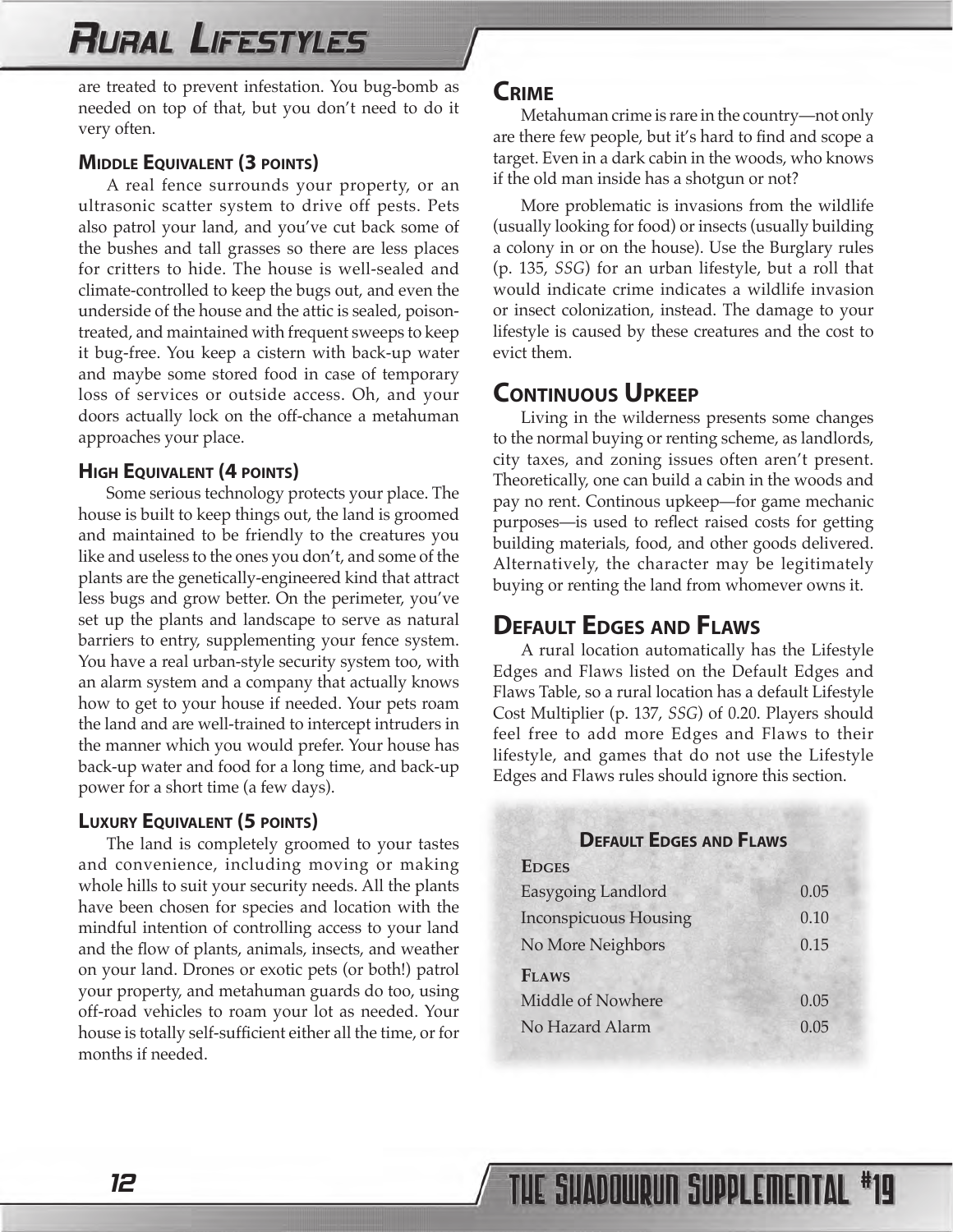## **RURAL LIFESTYLES**

#### <span id="page-12-0"></span>**DISALLOWED EDGES AND FLAWS**

Obviously, a gamemaster should not allow a player to choose edges or flaws that are not suitable for the location, or are inherent to living away from the city. A suggested list of Edges and Flaws to disallow is on the Disallowed Edges and Flaws Table.

There are some Edges and Flaws that, when taken, disallow you from taking an Edge or Flaw with the opposite effect (for example, Motivated Service and Disgruntled Service.) Note that such flaws may be listed below, and if so it is not due to their "opposite" being present in the Default Edges and Flaws list; they are not allowed whether or not the opposite flaw has been taken.

#### **NEW EDGES AND FLAWS**

#### **EDGES**

#### **FEEDING GROUNDS (0.10 POINTS)**

Much of the food you need to survive is provided by nature—there's plenty of edible (and perhaps even tasty) plant and animal life, and most of it is easy to hunt, gather, and prepare.

#### **FLAWS**

#### **NEARBY ATTRACTION (0.05 POINTS)**

The dwelling is located relatively close to a point of interest that draws people towards it. It may be a simple tourist attraction (a beautiful waterfall or an ancient Indian burial ground), something more sinister (a secret cult holds fastings and rituals there every other month) or it may be nothing at all—just an area that's rumored to have something interesting and is thus visited often.

#### **DISALLOWED EDGES AND FLAWS**

**EDGES**

#### **FLAWS**

Bribed Security Likely not to be possible in a remote location. Concerned Neighbors Not likely to have neighbors. Good Reputation Not likely to have on-site contractors or convenient deliveries. Helpful Neighbors Not likely to have neighbors. Motivated Service Not likely to have such services. Quiet Neighborhood You are the neighborhood. One Step Away From Everything Not possible in a remote location.

Annoying Neighbors Not likely to have neighbors. Cacophonous Neighborhood Not likely to be a problem, unless the nearby paracritters are loud. Crashpad Unlikely given lack of drop-in traffic. Difficult Access Unlikely due to lack of bureaucracy involved in building design. Disgruntled Service Not likely to have such services. Mail Leftovers Very unlikely in a remote location. Rough Neighborhood You are the neighborhood. Underpaid Security **Not likely to have neighbors.** Not likely to have neighbors.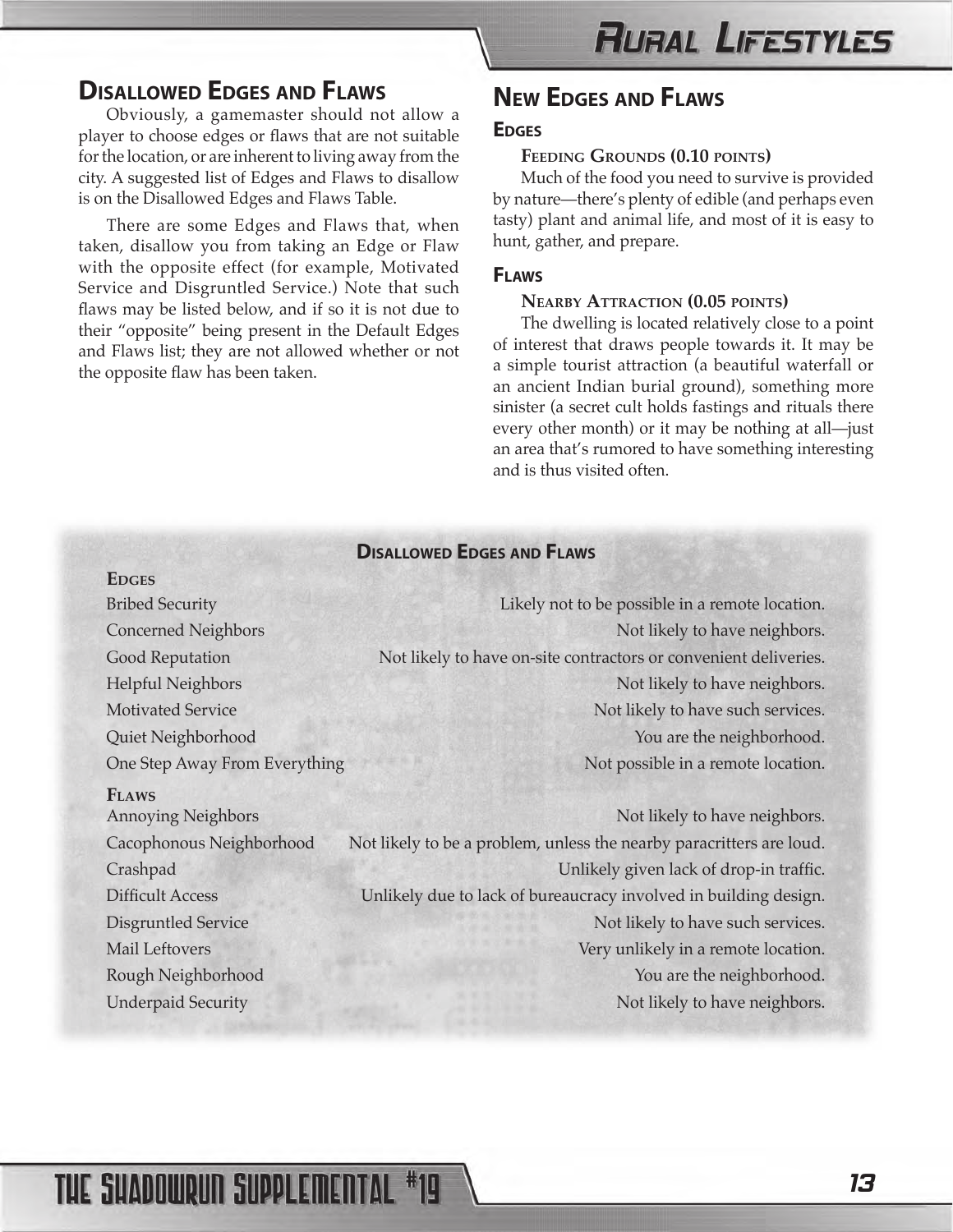# **SHADOWRUN ECONOMICS 101**

I have a few runs under my belt. I've worked for Johnson after Johnson and with dozens of other runners. I've made a few mistakes, but my hoop is still intact so I believe that I can offer some worthwhile observations and advice. Operating under the assumption that folks are in this biz to make a few nuyen, it surprises me how poorly some people handle their hard-earned cred. What follows are a few financial pointers to help stretch your budget.

#### **OWN PROPERTY**

**BY CIRCL**

**MASTR [ CIRCL**

**MASTR**

<span id="page-13-0"></span>**@AOL.COM ]**

I cannot stress this enough. Having an apartment (or even an empty warehouse to squat in) is important. Not only does it give you a hideout if you attract some undue attention, it gives you a certain amount of stability. It cuts your monthly expenses and helps keep you from living hand-to-mouth all the time. Being able to turn down a run—without worrying about digging through dumpsters for soyburgers—helps you negotiate with Johnsons and walk away from potentially disastrous jobs.

#### **BUY NEW**

Yeah, this post is supposed to be about saving money, but in the long run paying full price for things like vehicles, communication gear and generally anything legal extends their lifespan enough to save money. After all, what's cheaper: running through half a dozen junkyard Rapiers in as many months, or springing for a new one that will probably outlast your career? If you're buying gear for legal use, it pays to take advantage of warranties, rebates and special offers.

#### **BUY USED**

On the other hand, when you're buying toys that "fell off a truck" and using them for "extemporaneous activities" at 02:00, it's better to

go with used goods. Equipment (especially the delicate stuff) doesn't last very long when exposed to things like liquid immersion, extreme temperatures, and pieces of flying lead. Save the money and buy used, if you can find a reputable source.

• Another advantage of buying used is the item has a history. Even if you end up ditching it under questionable circumstances, it may end up being traced back to the guy who owned it before you. Another disadvantage of buying used is the item has a history. Someone—maybe several someones—used to own it, and they may want it back. As always, if it looks too good to be true… ¬ Valor

¬ … it's probably an Aztechnology prototype complete with all sorts of nasty bugs. ¬ Strider

#### **STOCK PORTFOLIOS**

You have certainly heard about the joys of owning corp stock and all the fringe benefits it incurs, such as regular financial reports and being privy to shareholder info. If you can, try to find a corp or broker that will offer you a DRP (Dividend Reinvestment Plan) account. You have to put money in each month, but the minimum is under 500 nuyen, depending on the stock and your broker. It doesn't cost much, helps launder your dirty cred and gains consistently even if you happen to cause a few "accidents" around the corps you've invested in.

#### **ASK FOR EXPENSES**

Whenever you negotiate with a Johnson, try to get him to tack on "plus expenses" to whatever figure you come up with. It covers your hoop in a worst-case scenario, and it's low risk for the Johnson since he doesn't have to pay any extra nuyen if you botch the job. It's no fun spending 30k to earn 25k. Be warned, though: it's not very likely a Johnson will cover your expenses

as well as give you an advance, so weigh the cost of the run itself against the cost of the Johnson screwing you afterward.

¬ Smart Johnsons will only cover your expenses if you buy the replacement gear from a fence they recommend driving business to their favorite fences. On the upside, this puts you closer to a potential new contact. On the downside, your regular fixer may not be happy that you're spending that cash elsewhere. ¬ Bowey

#### **PAYMENT IN SCRIP**

This only works when dealing with a corporate Johnson, and usually only then when he can get scrip from the corp he says he works for. Obviously, most Johnsons don't want to disclose who they work for—but some don't mind, and some will give you scrip from another corp just to throw you off.

Since a corp prints its own scrip and you have to spend it with the same corp, you can possibly double your payment and get twice the goods, while the corp only incurs a fraction of the cost—everyone wins. Remember to get a temporary corp ID in the deal, otherwise you'll be lucky to break even on the black market.

#### **PAYMENT IN GOODS**

THE SHADOWRUN SUPPLEMENTAL #19

While it works under the same principle as the last tip (more pay for you, less cost for the Johnson and his employers), there are a few key differences. First of all, your Johnson doesn't have to be a corp suit to get goods, so you can use this strategy more often. On the other hand, you'd better have a good working relationship with Mr. J if you want to do this. Damaged goods, tracking devices, explosives and all sorts of ugly surprises all find their way into runner's hands. Don't accept equipment that you don't know how to appraise and use.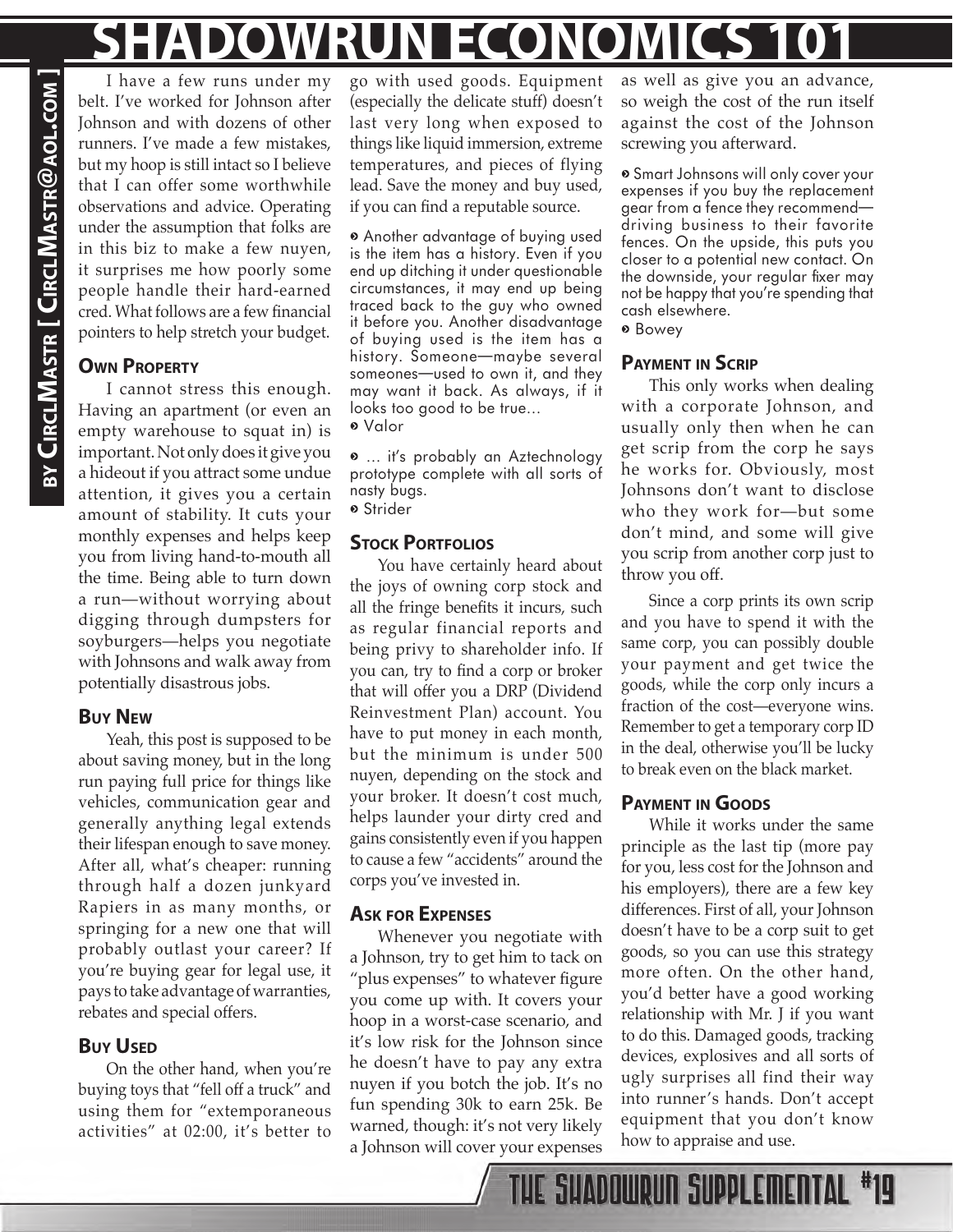#### <span id="page-14-0"></span>**BY RICHARD L. RIESSEN [ RICK@BADKARMA.ORG ] THE CORPORATE REVIEW: OCEAN STAR HABITATION**

¬ Yeah, I know, this one is lightweight, but as I have always been fond of being under the sea I thought I would check them out. They were featured in last month's CAS SCUBA Pro magazine for their DiveBuddy electric dive sled. Anyway, check it out. If anything, cruise their public node and check out the pictures. Some of those submersible research platforms are incredible! ¬ Chrome Tiger

+++++begin datafile capture

## **OCEAN STAR HABITATION**<br>Home Office: Pensacola.

President/CEO: Terri Jalender

Pensacola, FL, CAS Corporate Status: Public Corporation

Major Shareholders:

Terri Jalender, CEO (approx. 15 percent) Atlantic Renovation Society (approx. 10 percent) Conrad Thomas, XO (approx. 8 percent)

Major Interests:

Undersea habitation facilities Submersible craft Decompression technology Submersed communication technology Personal SCUBA/Underwater transportation Operations:

| Fiscal:       |   |
|---------------|---|
| Intelligence: | 5 |
| Management:   | 5 |
| Reputation:   | 8 |
| Security:     |   |
| Magic:        |   |
| Matrix:       | 2 |
| Physical:     |   |
| Military:     | 2 |
|               |   |

#### **PRIMARY BUSINESS**

Ocean Star excels in a field that has been controversial since before the turn of the century: colonization of the ocean floor. With little competition, Ocean Star finds themselves relatively safe in the markets of underwater habitats, personal underwater exploration technology, and both military and civilian submersible craft technology. Well-known for their construction of the Seattle Bay Oceanic Institute, they are typically always contacted for any type of underwater construction ranging from automotive tunnels to extravagant glass-domed underwater hotels.

Ocean Star's selection of underwater craft can be found in use all over the world from personal diving scooters on up to large mobile seafloor labs. Ocean Star offers a standard selection of vehicles and also offers custom vehicle construction to suit specific needs.

On occasion, Ocean Star has provided services to governments across the globe for special purpose submersible craft ranging from personal submarines to stealth undersea observation platforms.

¬ Not only did these guys build the underwater habitat off New York that fell under terrorist attacks, but they are also the ones that built the attack subs that successfully fended off the terrorists before they could finish their job. ¬ Chrome Tiger

#### **CORPORATE STRUCTURE**

Ocean Star has only one facility that houses its administrative offices and manufacturing plant along the coast just west of the CAS Naval Air Station. The company owns a large fleet of construction support ships, which it keeps docked at a nearby harbor when it is not at sea.

Administrative structure is relatively loose with the CEO, Terri Jalender, heading up a small team of ten engineers in research and development. The Ocean Star creative process typically involves Terri and her team sharing ideas in an immersed VR environment where they design as they go.

CEO Terri Jalender is a graduate of MIT&T with a degree in Structural Engineering with an emphasis in alternative structures and a minor in marine biology. Her ideas in underwater architecture are among the most innovative in the world. With some initial financial assistance from her university intern company, Atlantic Renovation Society, she founded Ocean Star.

¬ Heh, relatively loose. Judging by the high turnover rate and some very public and heated disputes between Terri and her second-in-command Conrad Thomas, I think loose is way off. From what I've heard, business isn't so hot for Ocean Star and Jalender is having some hot ideas on how to boost sales that Thomas just ain't thrilled about.

¬ Dixie Snake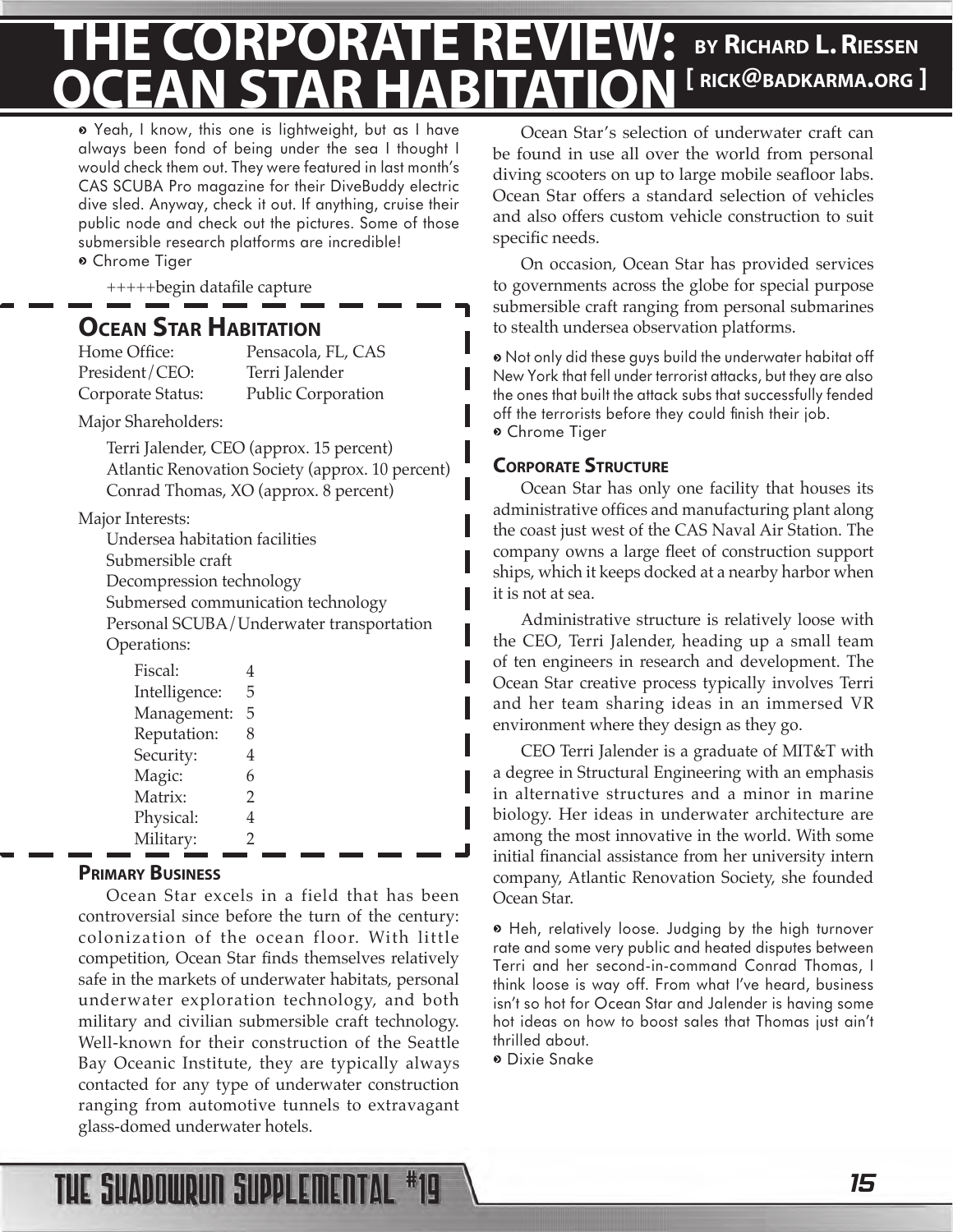## <span id="page-15-0"></span>**CORPORATE REVIEW**

#### **SECURITY**

Physical security for the Ocean Star compound is provided by a local security company, with light security at the gate during the day and patrolling guards at night, augmented with continuous electronic surveillance. As with other companies in the area, they are contracted with the local law enforcement agency for any additional support needed.

A team of three mages reside on the premises and take shifts watching the facilities. Additional mages are often brought in to assist construction sites monitoring for paranormal threats along the ocean floor.

Matrix security is light as all vital data is kept on a secure network removed from the matrix. Only site advertising and public information is available online. Any Matrix work that needs to be done is contracted out.

¬ This is one that confuses me. Given the recent terrorist attack on the New York Aquadome and their apparent knowledge on the structure, you would think that Ocean Star would have tightened security up more than they have. As it is any troll in a pizza delivery outfit could waltz in there and make off with the plans for just about anything on their listing. Sure, their data is kept offline but I have heard that it is on one data server that even a child could pick up and carry away.

¬ Simpleman

¬ Bulldrek! My buddy, Sockmonkey, was confronted with a job offer in which they asked about the Aquadome. He thought it was for the terrorist group that hit the Aquadome… He was really nervous after the meet and gave me a call because he was afraid they would not like his rejecting the offer… Well, let's just say I haven't seen him since he went in on the job. Whoever is pumping the datastores with this drek is just full of it! There's something going on in there and it isn't all soft and cushy as they'd like you to believe.

o The Mouse

+++++end datafile capture

#### **PLOT HOOKS**

1. One of the party members is walking along the sidewalk when they see a satchel partially sticking out of a trashcan in a nearby alley. It looks brand new so it definitely doesn't belong there. If the player takes the satchel, they will soon discover it to contain four certified credsticks charged with large amounts of cash and what look like structural blueprints for some sort of aquatic dome. They have stumbled across a drop site used by one of Ocean Star's rivals to pay an unknown party to eliminate one of Ocean Star's newest undersea habitats. The players may keep the loot and sell the plans, return the plans, or just run from the corporation that happened to have had a drone on standby to make sure the pickup went smoothly.

2. One of the party members is a devout fan of Crispy Coated Nuggets brand soybran breakfast cereal. Upon opening his most recently purchased box of Chocolate Crispy Coated Nuggets, he spies a small gamepiece amidst the little nuggets. He scratches it off to reveal an all-expense paid trip for six (or however many characters are in the group) to the newest Hawaiian Aquadome, the Mana Mahalo Resort. While enjoying their stay at the resort, the walls shake with the force of an explosion and the entire undersea habitation is thrown into a chaotic frenzy. While rushing toward the escape pods, armed soldiers rush from the SCUBA airlocks and begin rounding everyone into public areas. Terrorists have detonated an explosive to disable the communications array, severing communications and are searching for the daughter of a major corp figurehead. They intend to hold the entire habitat hostage for ransom.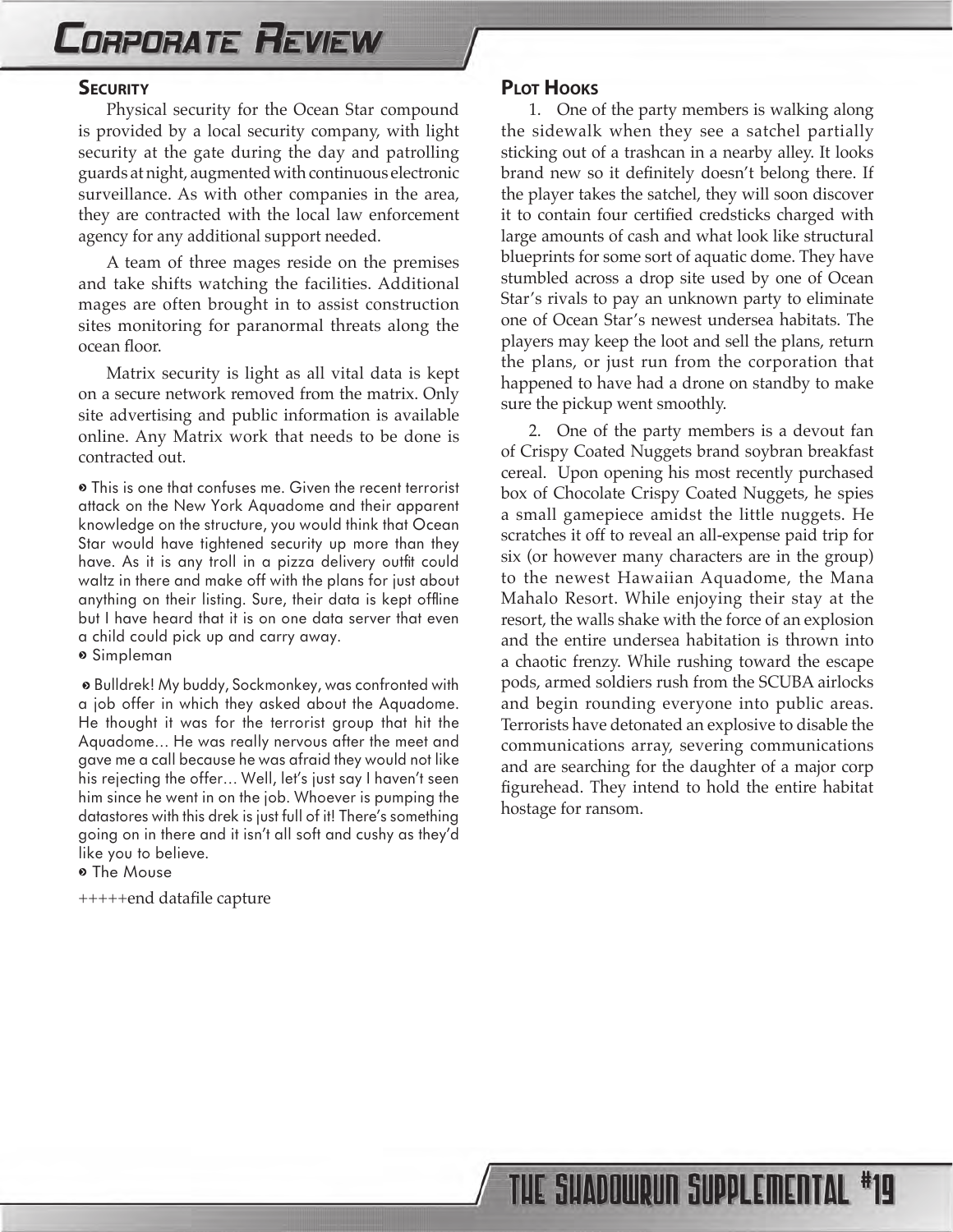# <span id="page-16-0"></span>**E CLUTTERED DATAST**

#### **SAEDER-KRUPP DEVIL STALKER**

Giant rats? Furry pests? Saeder-Krupp has heard your woes! Those pestilent creatures have met their match with one of nature's oldest creations, a touch of metahuman gengineering, and patented Dragon  $\text{Magic}^{\text{TM}}$ . The Devil Stalker is the ideal snake to let loose on any infested facility!

Worried about insurance rates or employee health? Don't be! The Devil Stalker has a built-in aversion to metahuman pheromones! That means no one will even see the Stalker as it makes its nightly patrol. Not only that, your insurance rates will drop with reduced danger of rodent-carried diseases and increased crop production. Plus, the Devil Stalker is guaranteed to live for ten years and is completely immune to normal reptile sicknesses.

The Stalker cannot breed, is non-venomous and is resistant to VITAS I&II. Tests have shown that VITAS III is carried in only 1% of the test subjects. Tracking devices are recommended for large facilities.

¬ Funny they don't mention the Demon Hunter, which feature an aversion to a specially-engineered pheromone — not a metahuman one. They just give a pheromone releasing badge that doubles as a security pass to the guards and wage slaves. The snakes are built to be constantly hungry and aggressive... I guess those are for Saeder-Krupp facilities only.

#### ¬ NuJack SETI

#### **GAME INFORMATION**

#### **DEVIL STALKER**

| B                                                    | $\overline{Q}$ | $\mathbf S$         |   | $\blacksquare$                                | W                        | E   | R |
|------------------------------------------------------|----------------|---------------------|---|-----------------------------------------------|--------------------------|-----|---|
| $1/2$ 5                                              |                | 6                   |   | 2/8                                           | $\overline{\phantom{a}}$ | -5  | 5 |
|                                                      | $INT: 5 + 1D6$ |                     |   |                                               |                          |     |   |
|                                                      |                | Damage: 8M stun     |   |                                               |                          |     |   |
|                                                      |                |                     |   | Powers: Thermosense, Adaptive Camouflage (+4) |                          |     |   |
|                                                      |                | <b>DEMON HUNTER</b> |   |                                               |                          |     |   |
| B Q                                                  |                | - S                 | C | $\blacksquare$                                | W                        | E   | R |
| $2/4$ 5                                              |                | - 8                 |   | 2/8                                           | $\overline{3}$           | - 5 | 5 |
|                                                      | $INT: 5 + 1D6$ |                     |   |                                               |                          |     |   |
|                                                      |                | Attacks: 8M stun    |   |                                               |                          |     |   |
| <b>Powers:</b> Thermosense, Adaptive Camouflage (+4) |                |                     |   |                                               |                          |     |   |
|                                                      |                |                     |   |                                               |                          |     |   |

|                                            | Cost Availability Legality         |                          |
|--------------------------------------------|------------------------------------|--------------------------|
| Devil Stalker                              | $6,000\frac{1}{2}$ 8/2 weeks Legal |                          |
| Demon Hunter $16,000\frac{1}{2}$ 24/1 year |                                    | $\overline{\phantom{0}}$ |

The Hunter is large enough to attack and swallow a human-sized creature, but will not attack anything ork- or troll-sized. It uses constriction to incapacitate a victim — use the subduing rules for the snake's initial attack. The Stalker will not attack metahumans.

THE SHADOWRUN SUPPLEMENTAL

The Cluttered Datastore contains contributions from Kanada Ten. Whoah! He wrote the whole thing this time around — you can help write it next time by reading our submission guidelines at <http://tss.dumpshock.com/guidelines.html> and sending us a submission!

#### **AZTECHNOLOGY BRIC SPIDER**

Genetically modified and tested in Universal Omnitech laboratories, the BRiC (Biological Rodent Control) Spider, is a variant of the Trapdoor (*Stasimopus robertsi)* spider. Altered to increase the arachnid's size, diet, and mobility, the BRiC cannot leave its manufactured nest. The spider lives for one year and can consume over one thousand rats, mice, or other small rodents in that time. The BRiC Spider cannot breed and is non-polluting.

The spider manufactures a silk field around its nest, which it uses to sense an approaching rodent. Once in range the BRiC leaps out with startling speed and strikes the pest with its potent venom, then drags it back beneath the trapdoor to devour at leisure. Waste is unprocessed in the spider's body, eventually leading to toxic blood poisoning.

An official Aztechnology installation crew will insure proper placement and quantity of nests. Recommended for automated agriculture facilities with persistent rodent infestations. Aztechnology assumes no responsibility for personnel injured if nests are modified by unauthorized personnel.

¬ Boy was Saeder-Krupp pissed when these puppysized monsters made it out of their Outback labs and into Omnitech hands. Why they handed it over to the Azzies is anyone's guess.

¬ KKnocker

#### **GAME INFORMATION**

#### **BRIC SPIDER**

| B               | $\mathbf O$                  | S | $\mathbf{C}$ |     | W             |      |    |  |  |
|-----------------|------------------------------|---|--------------|-----|---------------|------|----|--|--|
|                 | 2 $8(x0)$                    |   | $-$          | 2/8 | $\mathcal{D}$ | 4.25 | h. |  |  |
| INIT: $2D6 + 5$ |                              |   |              |     |               |      |    |  |  |
|                 | <b>Attacks</b> : 10L (Venom) |   |              |     |               |      |    |  |  |

**Cost Availability Legality**

BRiC Spider 1,000¥ 6/2 weeks Legal

The BRiC Spider has a maximum range of one meter from its nest, but usually it does not strike at targets beyond a half meter. The base target number to notice the nest, trapdoor, or silk screen is 6.